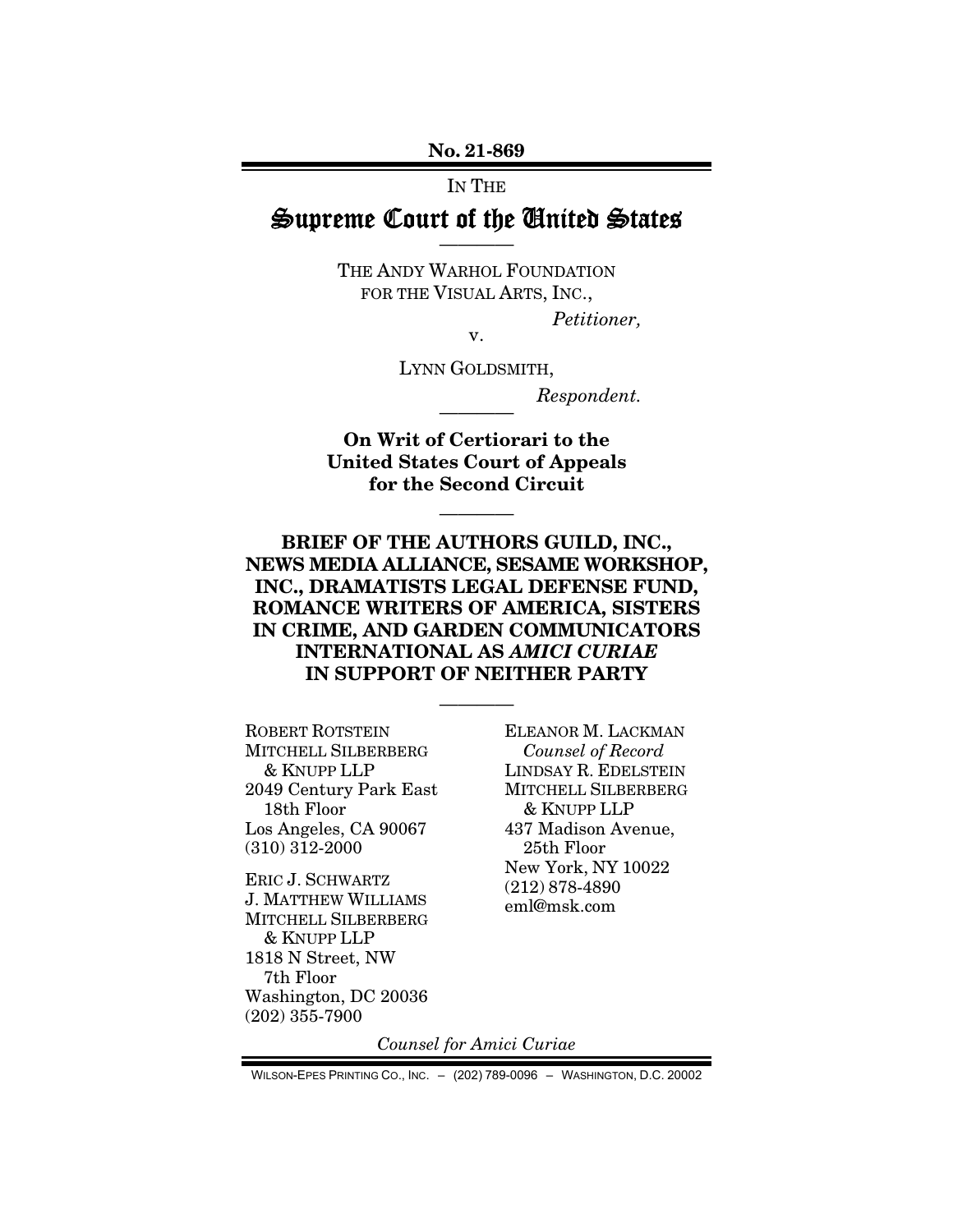## TABLE OF CONTENTS

B. Properly Applied, the Fair Use Defense Likewise Serves to Incentivize Amici and Their Members to Create and<br>Disseminate Expressive Disseminate Works ......................................... 14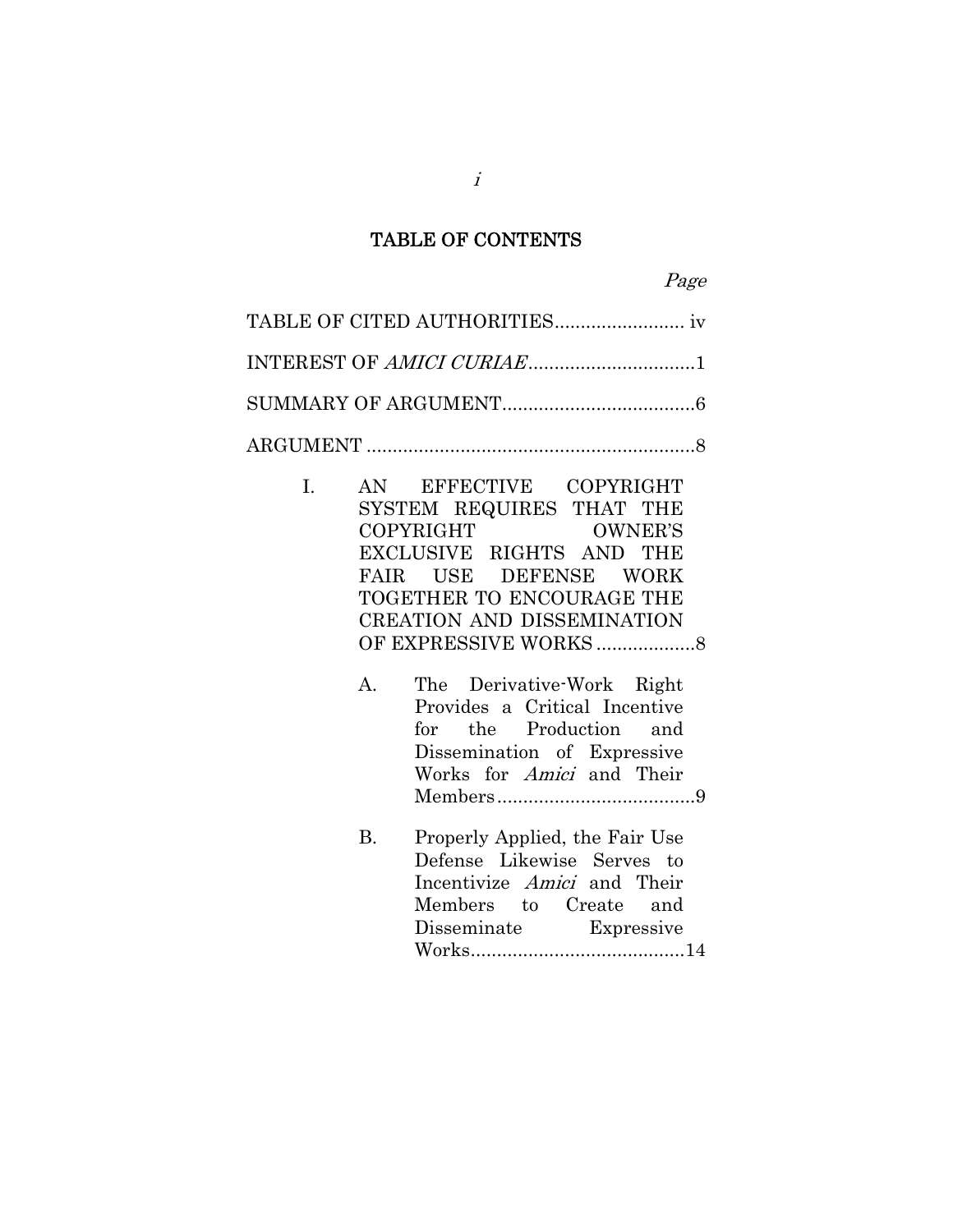### Table of Contents

*Page* 

- II. AN OVERLY BROAD DEFINITION OF "TRANSFORMATIVE" UNDER THE FIRST FAIR USE FACTOR COULD SEVERELY IMPAIR THE DERIVATIVE-WORK RIGHT, TO THE DETRIMENT OF CONSUMERS OF EXPRESSIVE WORKS ................................................ 17
	- A. By and Large, in Cases Involving Expressive Works like Those that Amici and Their Members Create, the Courts Have Reached Correct Results When Considering Whether a Secondary Use is a Fair Use ..................................... 20
	- B. Although the Second Circuit's Analysis in General Correctly Applied the Law, in an Unusual Case Like This, a Court Should Appropriately Consider Whether the Value of the Secondary Work Derives, at Least in Part, from the Entertainment and Aesthetic Value of the Original Copyrighted Work ..................... 22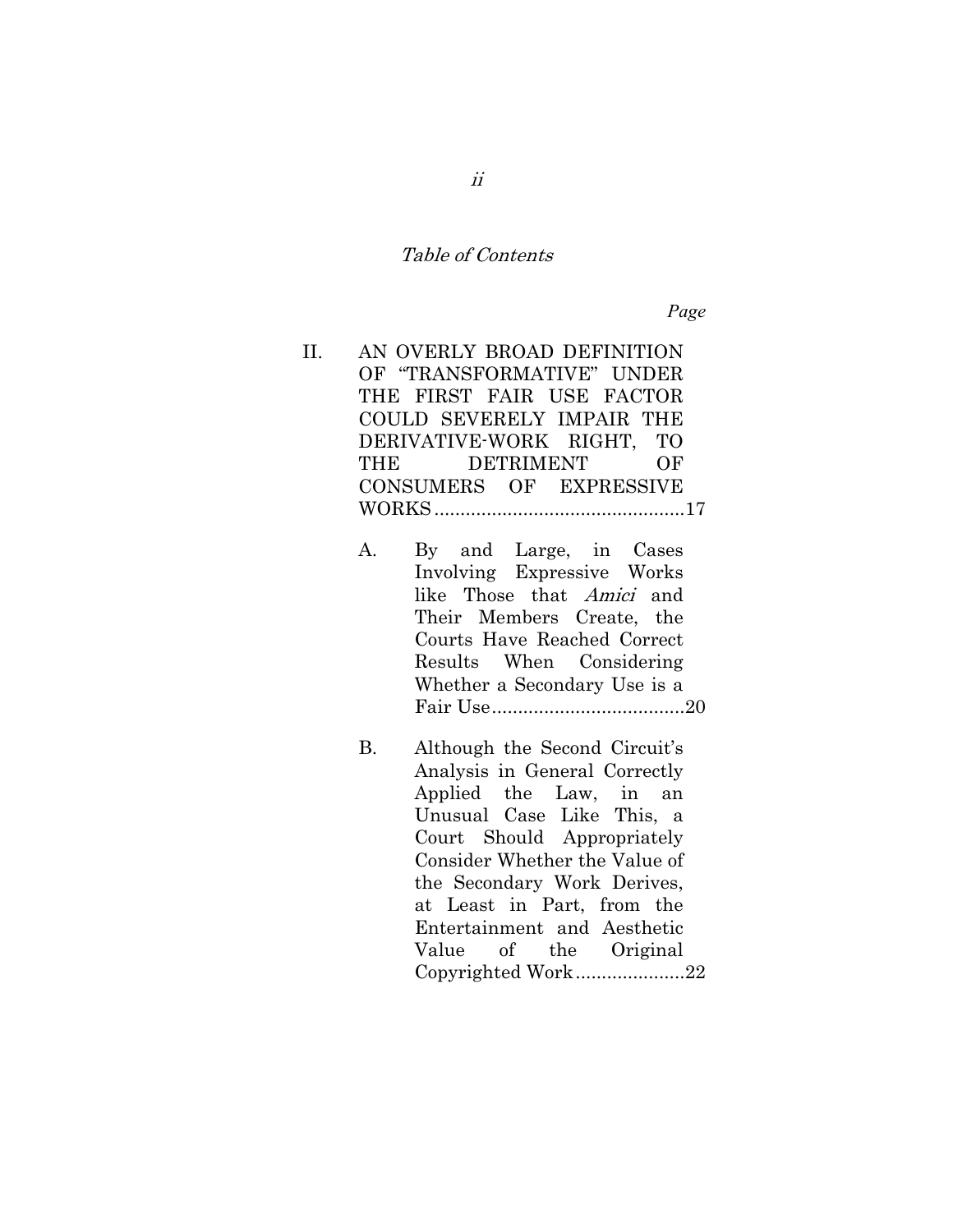Table of Contents

*Page* 

| III. THE ULTIMATE RESOLUTION OF |  |
|---------------------------------|--|
| THIS CASE SHOULD DEPEND ON      |  |
| AN ANALYSIS OF ALL FAIR USE     |  |
|                                 |  |
|                                 |  |
|                                 |  |

iii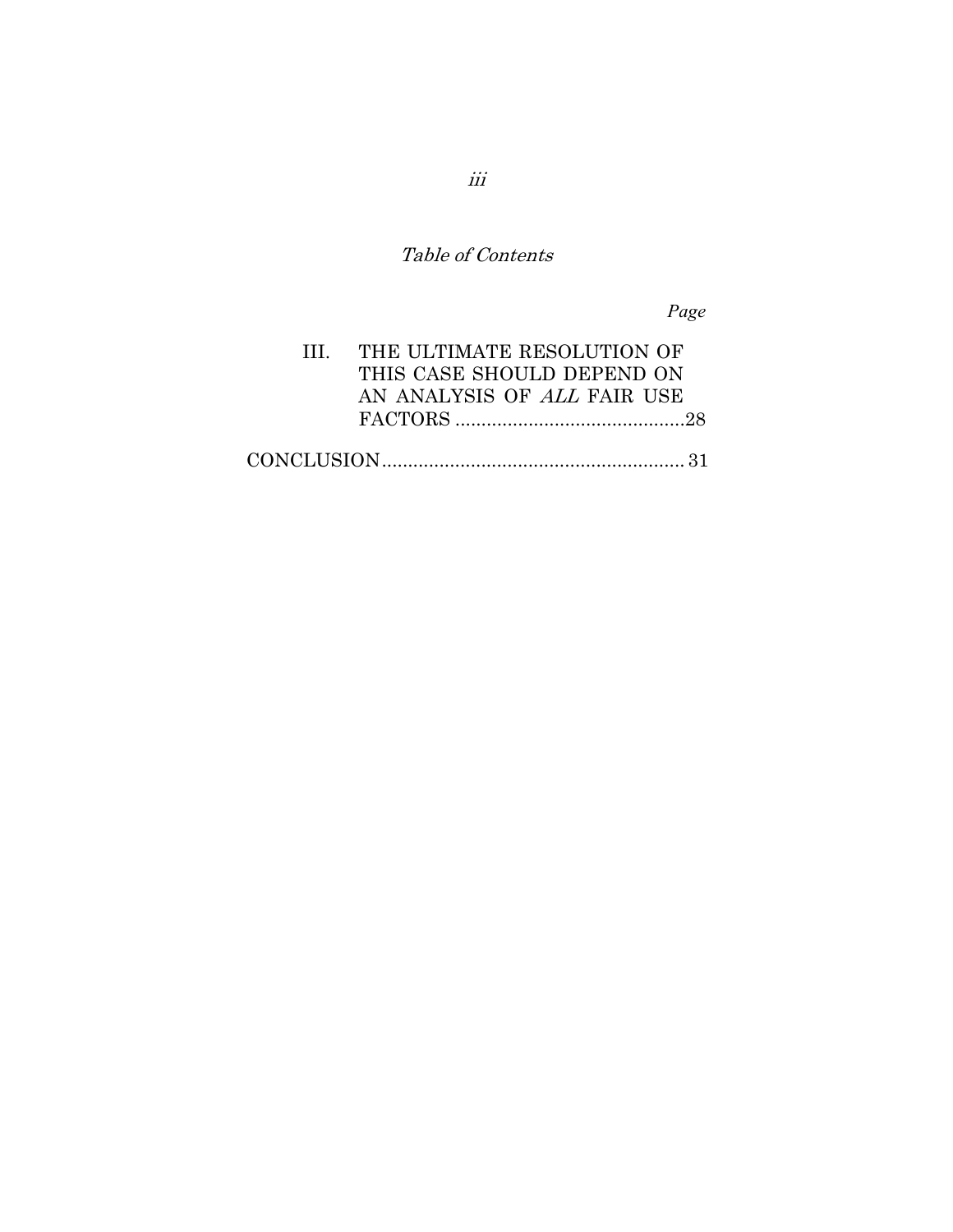# TABLE OF CITED AUTHORITIES

Page

## Cases

| Andy Warhol Found. for Visual Arts,<br>Inc. v. Goldsmith,                                              |
|--------------------------------------------------------------------------------------------------------|
| <i>Associated Press v. Meltwater U.S.</i><br>Holdings, Inc.,<br>931 F. Supp. 2d 537 (S.D.N.Y. 2013) 18 |
| Bill Graham Archives v. Dorling<br>Kindersley Ltd.,<br>448 F.3d 605 (2d Cir. 2006) 21, 25, 27          |
| Blanch v. Koons,                                                                                       |
| Bleistein v. Donaldson Lithographing<br>Co.,                                                           |
| Campbell v. Acuff-Rose Music, Inc.,                                                                    |
| Cariou v. Prince,                                                                                      |
| Castle Rock Entm't v. Carol Publ'g<br>Grp.,<br>150 F.3d 132 (2d Cir. 1998) 17, 27                      |
| Dr. Seuss Enters., L.P. v. ComicMix<br>LLC,                                                            |

iv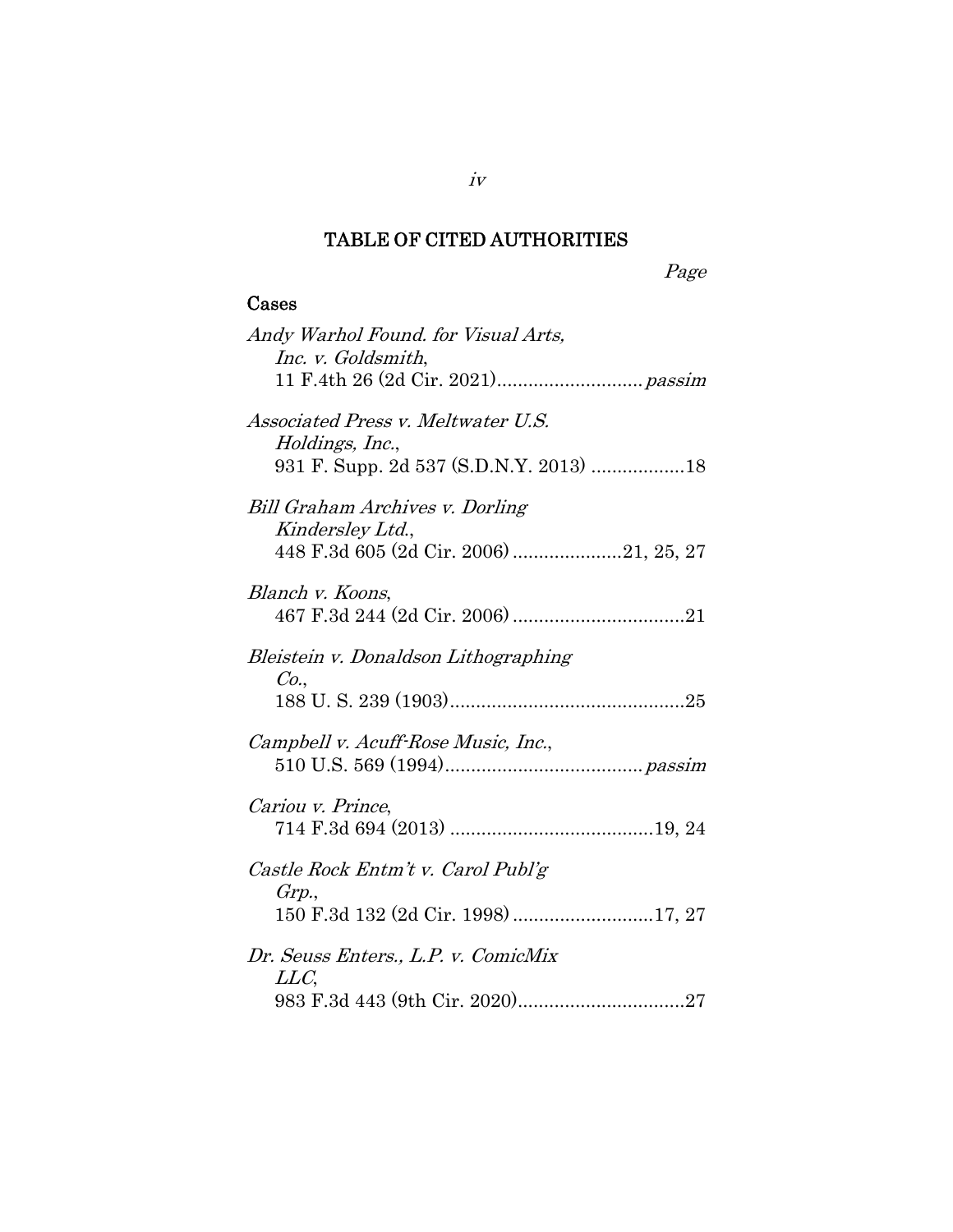| <b>Cited Authorities</b> |
|--------------------------|
|--------------------------|

| Page                                                                                 |
|--------------------------------------------------------------------------------------|
| Elvis Presley Enters, Inc. v. Passport<br>Video,                                     |
| <i>Est. of Smith v. Graham,</i>                                                      |
| Fox News Network, LLC v. TVEyes,<br>Inc.,                                            |
| Golan v. Holder,                                                                     |
| Google LLC v. Oracle Am., Inc.,                                                      |
| Harper & Row, Publishers, Inc. v.<br>Nation Enters,                                  |
| Iowa State Research Found., Inc. v. Am.<br><i>Broad. Cos.</i> , 621 F.2d 57 (2d Cir. |
| Italian Book Corp., v. Am. Broad. Co.,                                               |
| Kienitz v. Sconnie Nation LLC,<br>766 F.3d 756 (7th Cir. 2014)17                     |
| Leibovitz v. Paramount Pictures Corp.,                                               |

v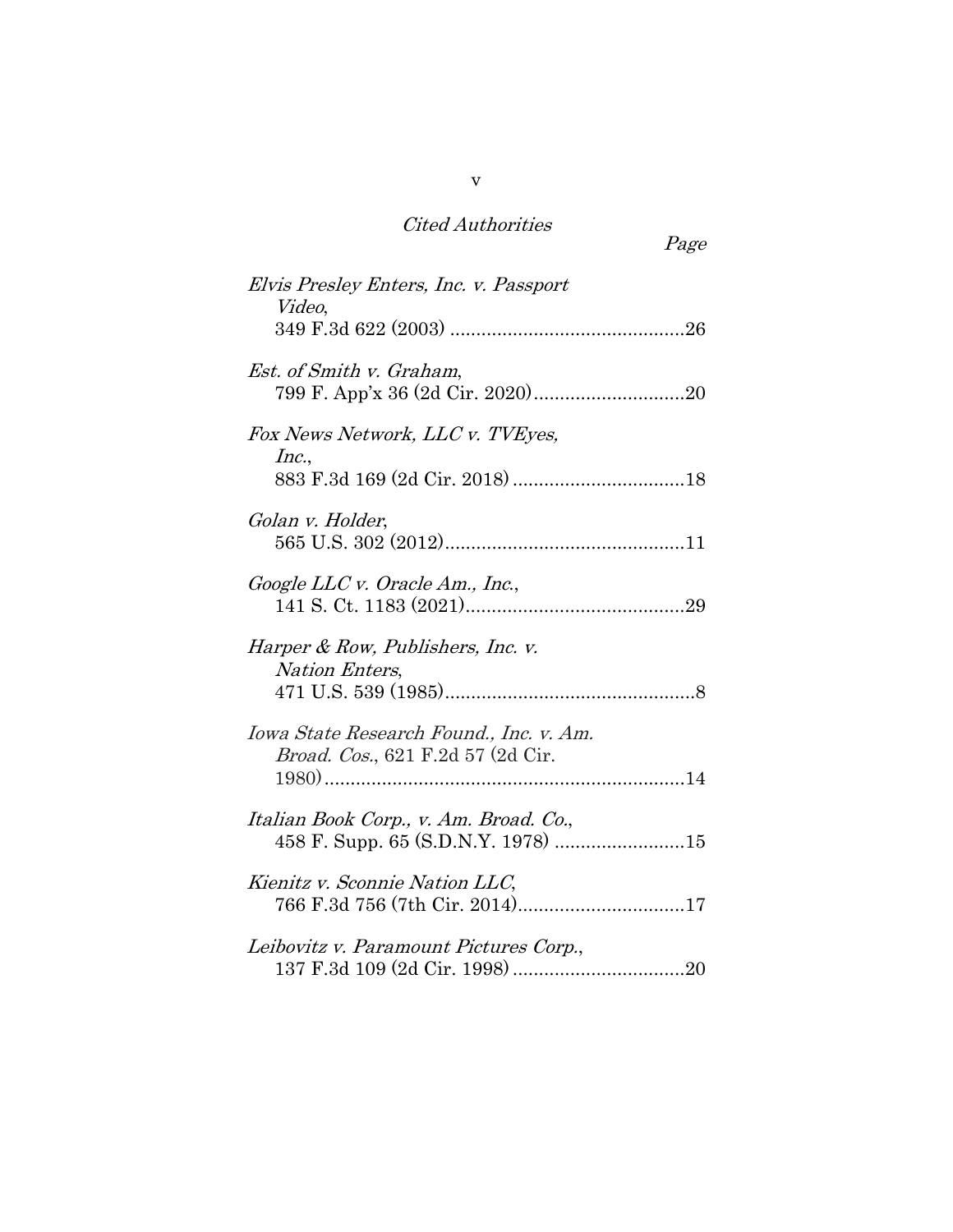# Cited Authorities

| Los Angeles News Serv. v. CBS Broad.,                                              |
|------------------------------------------------------------------------------------|
| Inc.,                                                                              |
| Mazer v. Stein,                                                                    |
| Meeropol v. Nizer,                                                                 |
| Penguin Random House LLC v. Colting,<br>270 F. Supp. 3d 736 (S.D.N.Y. 2017) 21, 27 |
| Religious Tech. Ctr. v. Lerma,                                                     |
| Salinger v. Colting,                                                               |
| Salinger v. Random House, Inc.,<br>811 F.2d 90 (2d Cir. 1987) 24, 26               |
| Seltzer v. Green Day, Inc.,                                                        |
| Stewart v. Abend,                                                                  |
| Suntrust Bank v. Houghton Mifflin Co.,                                             |

268 F.3d 1257 (11th Cir. 2001) ................ 15, 16, 20

.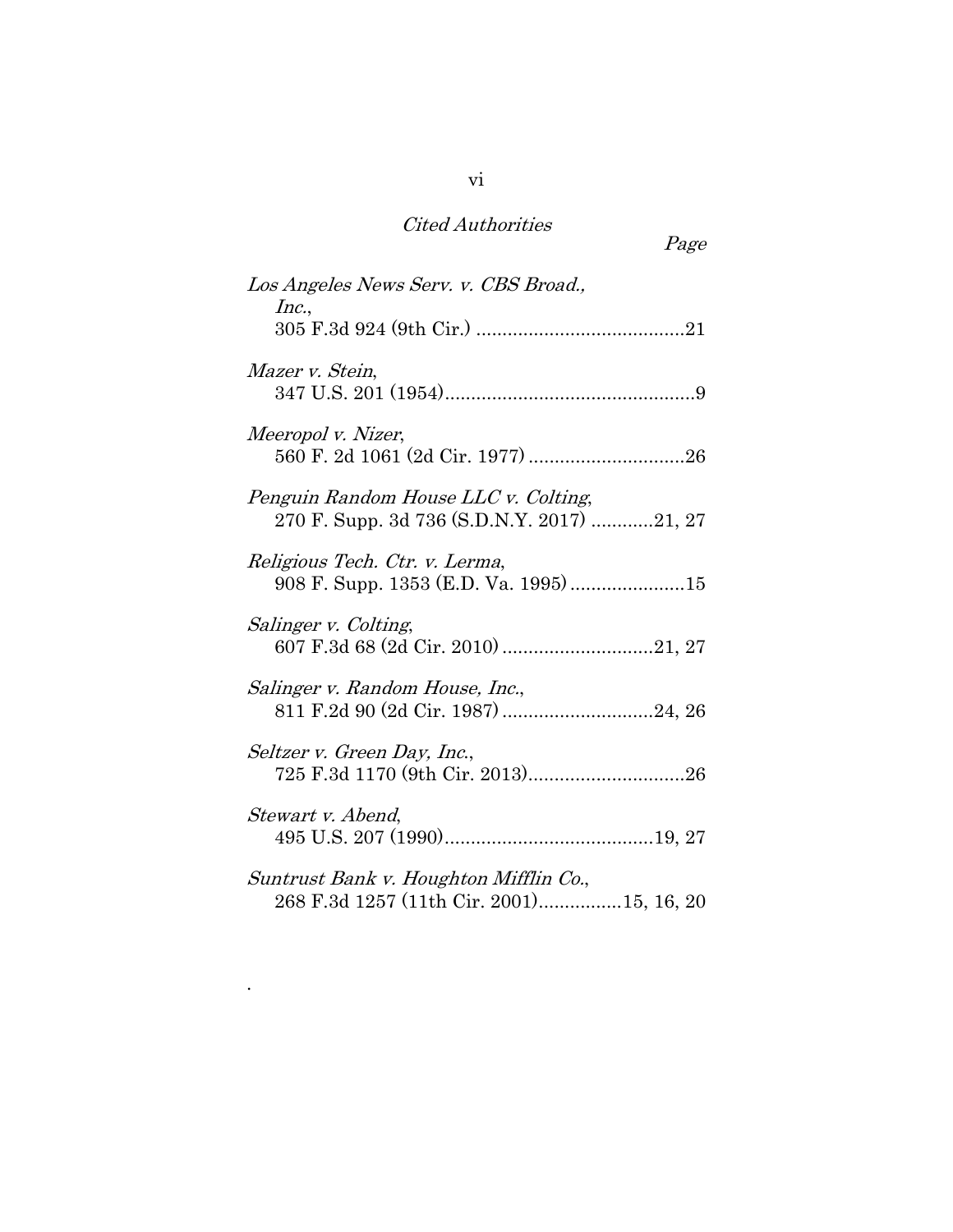## Cited Authorities

| Swatch Grp. Mgmt. Servs. Ltd. v.<br>Bloomberg L.P.,                                                  |
|------------------------------------------------------------------------------------------------------|
| Warner Bros. Entm't Inc. v. RDR<br>Books,<br>575 F. Supp. 2d 513 (S.D.N.Y. 2008) 21, 25              |
| Yang v. Mic Network, Inc.,<br>405 F. Supp. 3d 537 (S.D.N.Y. 2019),<br>aff'd, No. 20-4097-CV, 2022 WL |
| <b>Statutes and Other Authorities</b>                                                                |
|                                                                                                      |
|                                                                                                      |
|                                                                                                      |
|                                                                                                      |
| 2 Paul Goldstein, GOLDSTEIN ON<br>COPYRIGHT (3d ed. Supp. 2019) 19                                   |
| 3 M.B. Nimmer, NIMMER ON COPYRIGHT                                                                   |
| 4 M.B. Nimmer & David Nimmer,<br>NIMMER ON COPYRIGHT (2019)17                                        |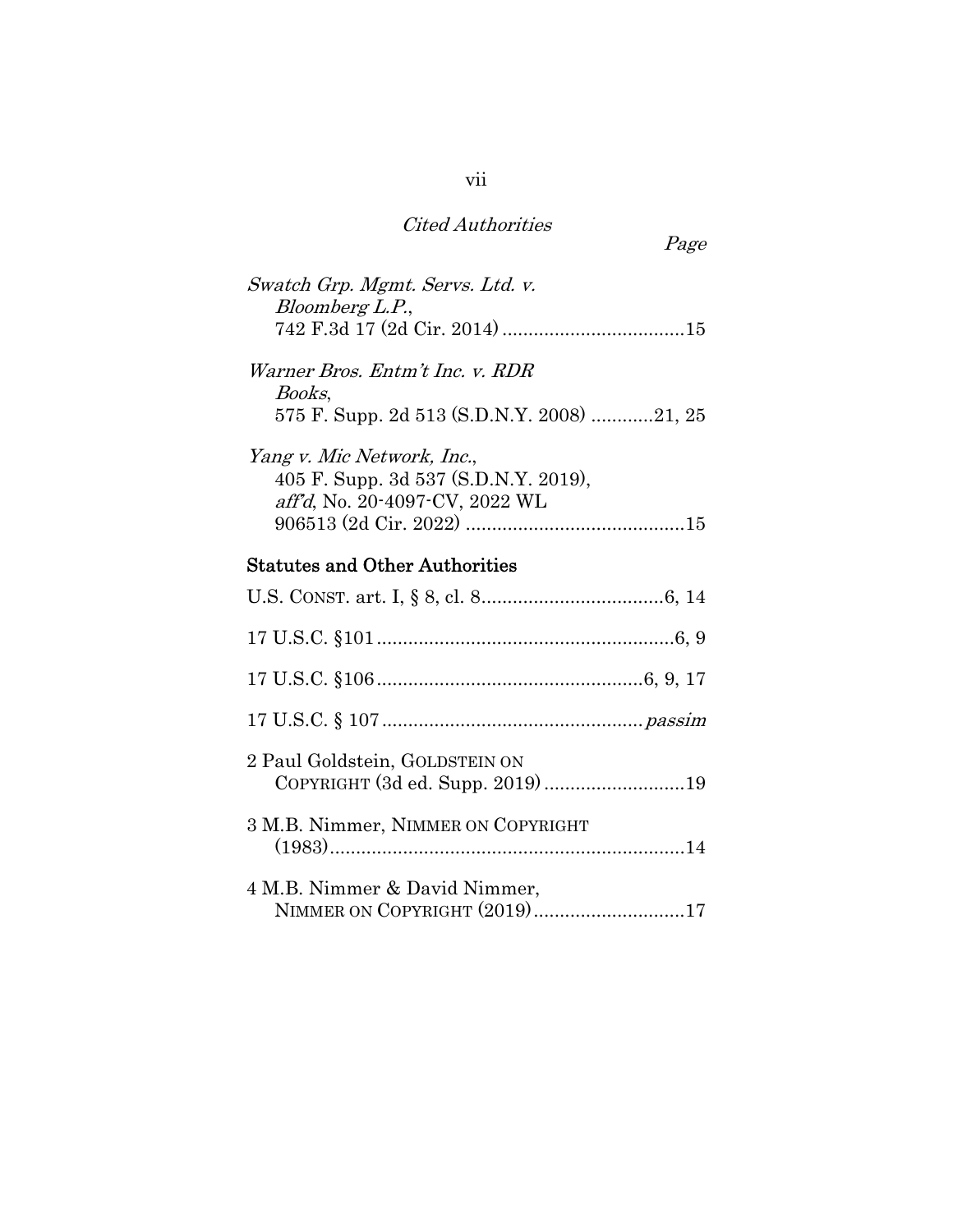| Page                                                                                                                                                                                                                                                                            |  |
|---------------------------------------------------------------------------------------------------------------------------------------------------------------------------------------------------------------------------------------------------------------------------------|--|
| Barton Beebe, An Empirical Study of<br>U.S. Copyright Fair Use Opinions,<br>1978-2005, 156 U. Pennsylvania L.                                                                                                                                                                   |  |
| Jiarui Liu, An Empirical Study of<br>Transformative Use in Copyright<br>Law, 22 STAN. TECH. L. REV. 163                                                                                                                                                                         |  |
| Neil Weinstock Netanel, Making Sense<br>of Fair Use, 15 Lewis & Clark L.                                                                                                                                                                                                        |  |
| News Media Alliance, <i>How Google</i><br>Abuses Its Position as a Market<br>Dominant Platform to Strong-Arm<br><b>News Publishers and Hurt</b><br>Journalism (Jun. 2020),<br>http://www.newsmediaalliance.org/w<br>pcontent/uploads/2020/06/NMA-<br>Google-White-Paper-Design- |  |
| Paul Goldstein, <i>Derivative Rights and</i><br>Derivative Works in Copyright, 30 J.                                                                                                                                                                                            |  |
| PEW RESEARCH CENTER,<br>NEWSPAPER FACT SHEET (June<br>29, 2021),<br>http://www.journalism.org/fact-                                                                                                                                                                             |  |

viii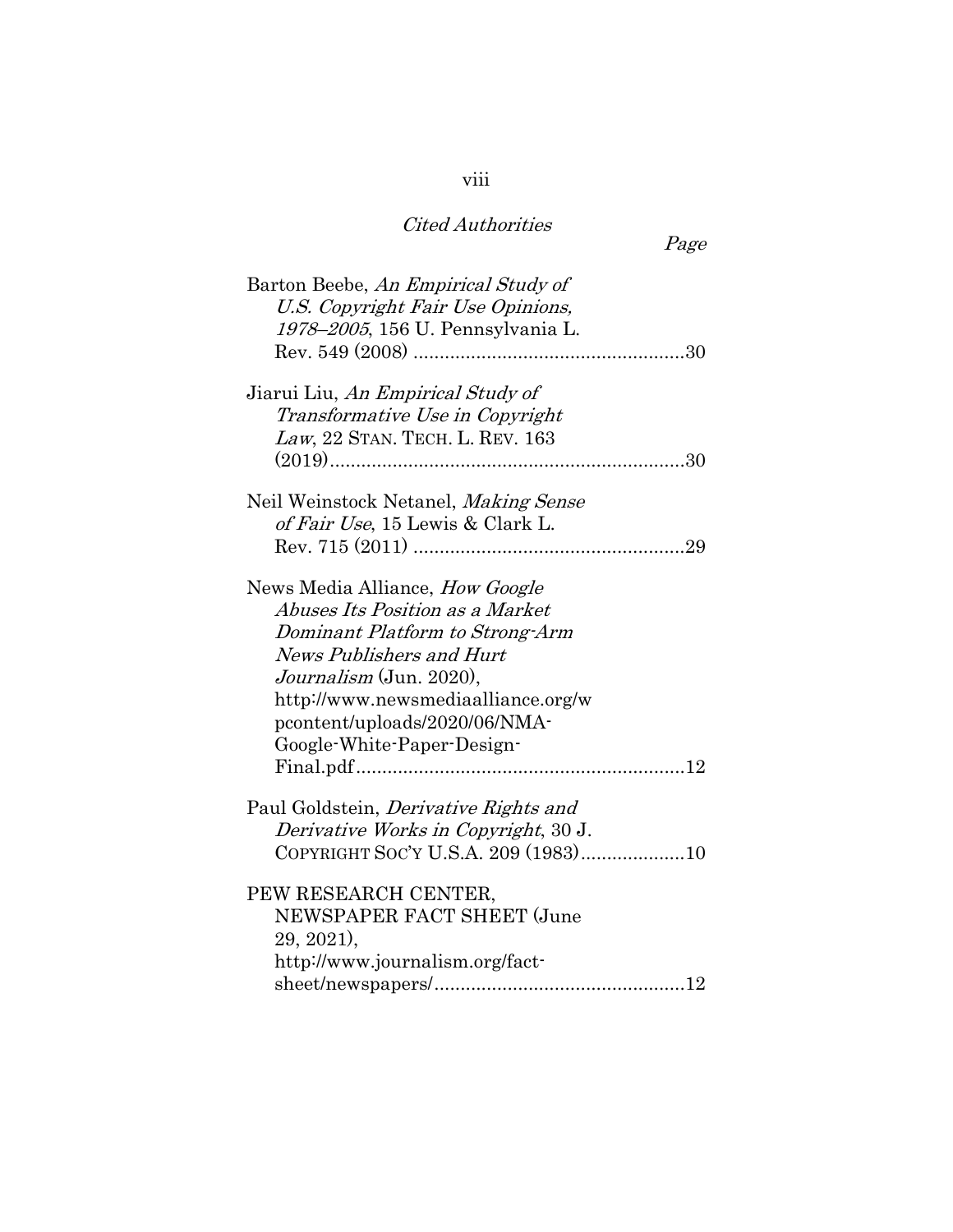## Cited Authorities

Page

| Pierre Leval, Toward a Fair Use<br>Standard, 103 HARV. L. REV. 1105                                                                                                                                                         |
|-----------------------------------------------------------------------------------------------------------------------------------------------------------------------------------------------------------------------------|
| Sesame Street: Respect is Coming,<br>YOUTUBE (Apr. 18, 2019),<br>https://www.youtube.com/watch?v=l                                                                                                                          |
| Six Takeaways from the Authors Guild<br>2018 Author Income Survey, THE<br>AUTHORS GUILD (Jan. 5, 2019),<br>https://www.authorsguild.org/indust<br>ry-advocacy/six-takeaways-from-the-<br>authors-guild-2018-authors-income- |
| U.S. Copyright Office, More<br>Information on Fair Use (last visited<br>June 16, 2022),<br>https://www.copyright.gov/fair-                                                                                                  |

ix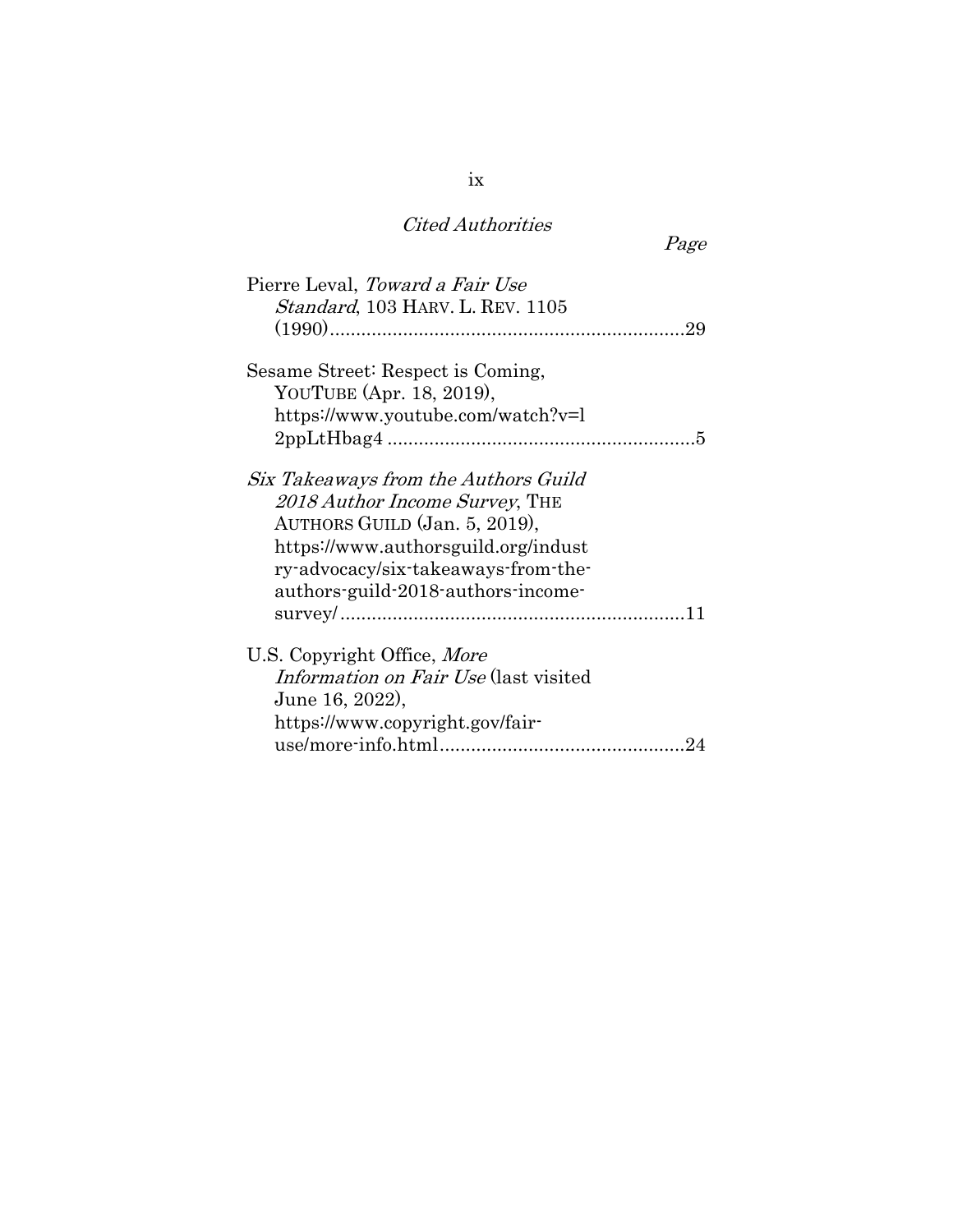#### INTEREST OF AMICI CURIAE

The Authors Guild, Inc. (the "Authors Guild") is the nation's oldest and largest professional organization for all writers with over 12,000 members, writers of all forms of nonfiction and fiction.1 The Authors Guild promotes the rights and professional interests of authors, including freedom of expression and copyright. The Authors Guild's members rely upon reasonable application of copyright law and judicial protection of their exclusive rights. The Authors Guild's members also depend upon the proper application of the fair use defense in their writing and in licensed derivative works when incorporating prior works to comment on them or to use them to as references, as well as in ensuring their own free speech rights and those of their licensees in creating television shows, motion pictures, and other derivative works. Accordingly, the Authors Guild is well positioned to provide the Court with a unique and balanced perspective on the proper contours of the fair use defense.

The Dramatists Guild of America, Inc. (the "Guild") formed the Dramatists Legal Defense Fund (the "DLDF") in 2009 to advocate for free expression in the dramatic arts as guaranteed in the First Amendment of the U.S. Constitution and to encourage the vitality of a robust public domain, in support of the purpose of the Constitution's "Progress

<sup>1</sup> Pursuant to Sup. Ct. R. 37.6, amici curiae affirm that no counsel for a party authored this brief in whole or in part and that no person other than *amici curiae* and their counsel made a monetary contribution to its preparation or submission. The Clerk has noted Petitioner's and Respondent's blanket consents to amici curiae briefs, both dated May 2, 2022, on the docket.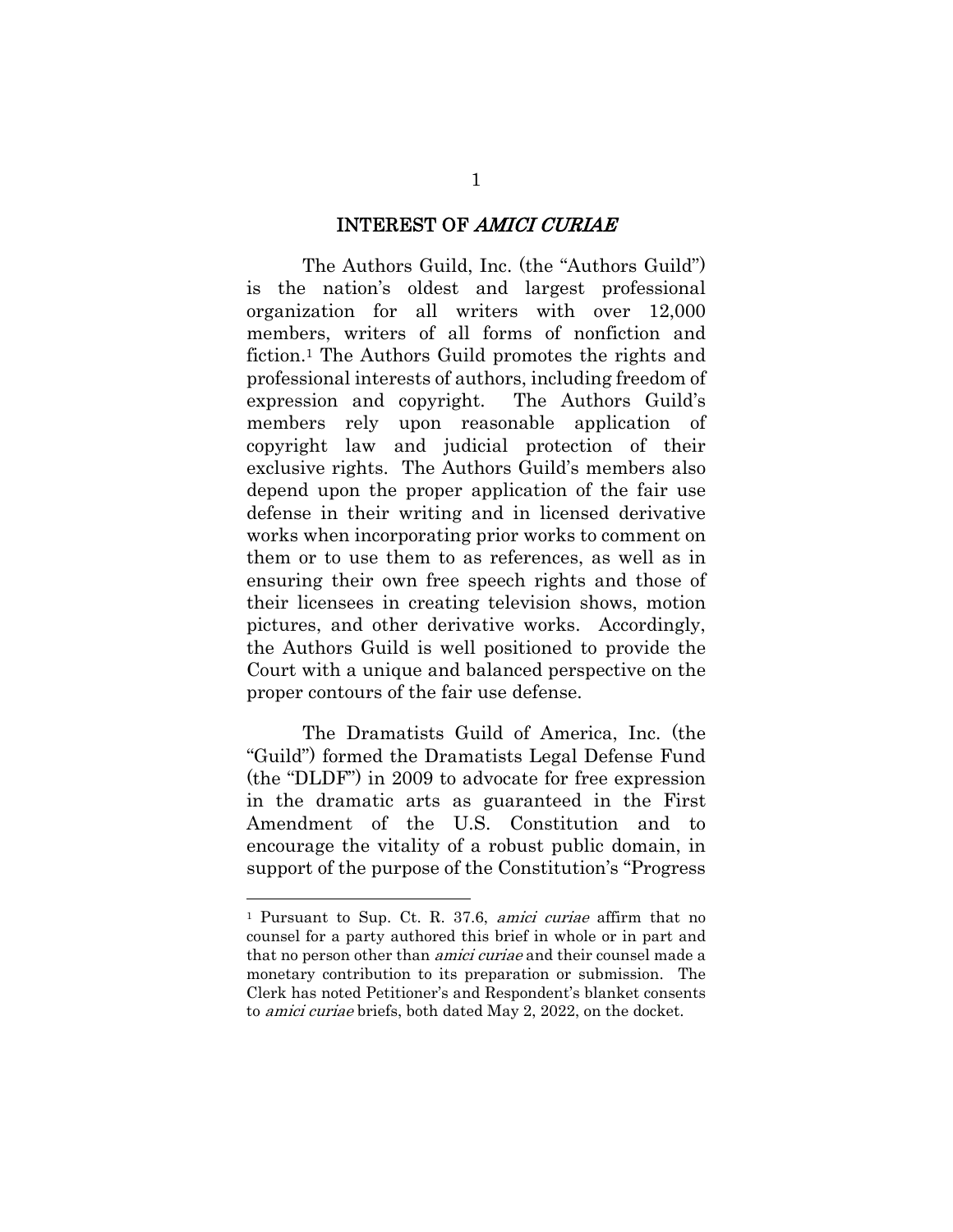Clause." The DLDF is governed by a Board of Directors that currently includes several attorneys well established within the theatre industry as well as renowned dramatists J.T. Rogers (Oslo, Blood and Gifts), Sarah Ruhl (In the Next Room), Lydia Diamond (*Stick Fly*), and the current President, John Weidman (Assassins, Pacific Overtures, Contact).

The sole member of the DLDF is the Dramatists Guild, a trade association established in 1919 to advance the professional interests of playwrights, composers, lyricists and librettists in the United States. The Guild's 9000+ members elect a governing board of authors that currently includes Lin-Manuel Miranda (Hamilton, In The Heights), Lynn Nottage (MJ, Clyde's, Intimate Apparel), Tony Kushner (Angels in America, Caroline, or Change), and Stephen Schwartz (Wicked, Pippin, Godspell). The current president of the Dramatists Guild is Amanda Green (Mr. Saturday Night, Hands on a Hard Body, High Fidelity).

GardenComm, formerly the Garden Writers Association, is a highly-respected organization of more than 600 professional communicators in the green industry including book authors, bloggers, staff editors, syndicated columnists, freelance writers, photographers, television and radio personalities, publishers and more. Members provide direct communication and seasoned analysis between the green industry and the consumers and represent the gold standard of garden communications in all media. Members work with arboretums, garden centers and nurseries, garden clubs, garden programs and event planners, landscape architects and designers, landscape contractors, landscape product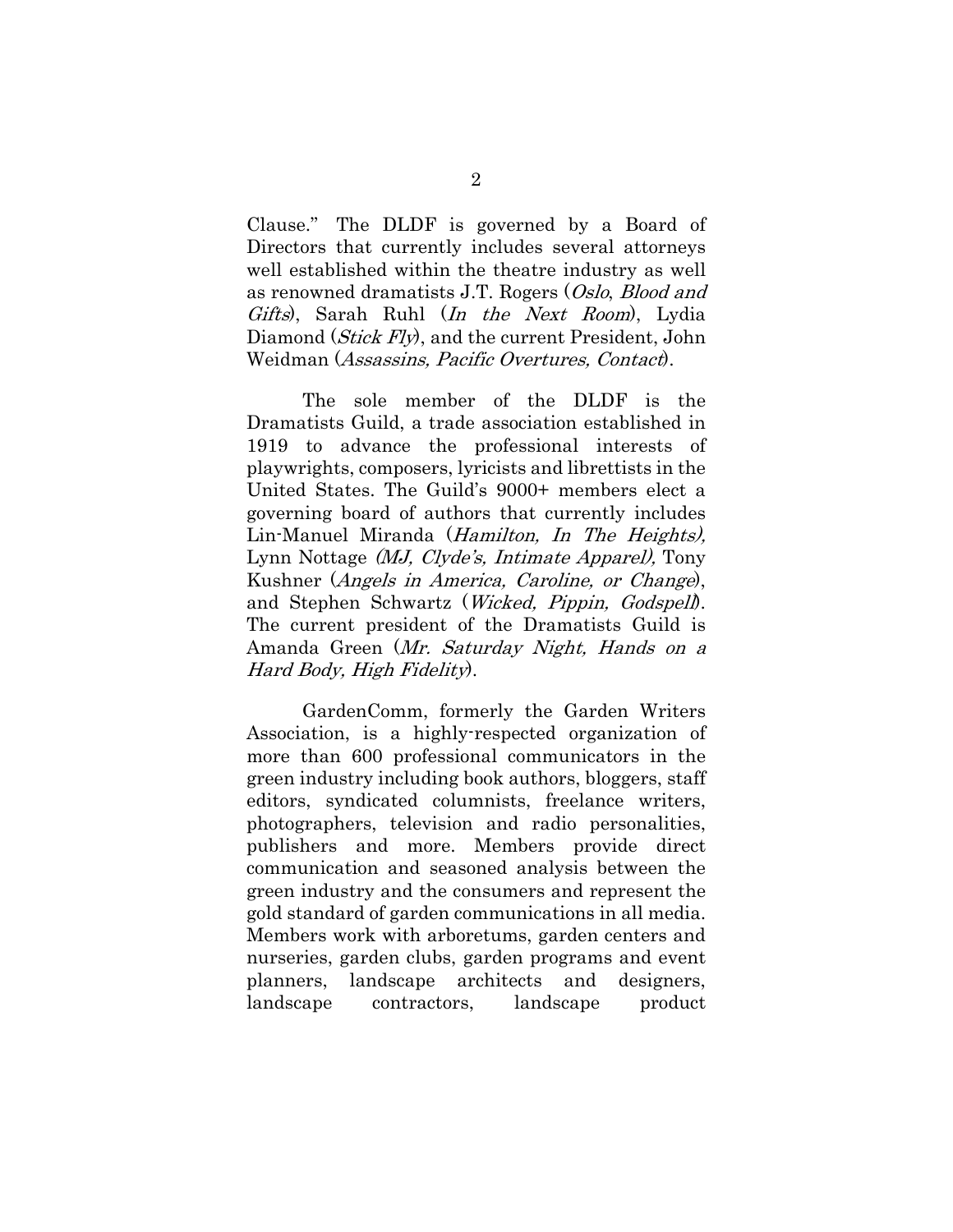manufacturers and marketers, master gardeners, plant breeders and marketers, plant societies, and public gardens and parks, among others. GardenComm aims to foster respect and integrity for the garden communications industry and its members. It is the source of education and information in the garden communications industry and is an advocate for responsible environmental stewardship.

The News Media Alliance ("NMA") is a nonprofit organization that represents the interests of more than 2,000 news media organizations in the United States and internationally. NMA diligently advocates for news organizations on issues that affect them today, including protecting news organizations' intellectual property and free speech rights. In creating expressive works, NMA's members rely on both the exclusive right to make derivative works and the fair use defense. The proper implementation of copyright's fair use defense and the protections of the exclusive rights of copyright owners, including the right to make and authorize derivative uses of their owned works, are matters of urgent importance to NMA and its members.

Romance Writers of America ("RWA"), founded in 1980, is a nonprofit trade association, with a membership of more than 4,000 romance writers and related industry professionals, whose mission is to advance the professional interests of career-focused romance writers through networking and advocacy. RWA works to support the efforts of its members to earn a living, to make a full-time career out of writing romance—or a part-time one that supplements his/her main income.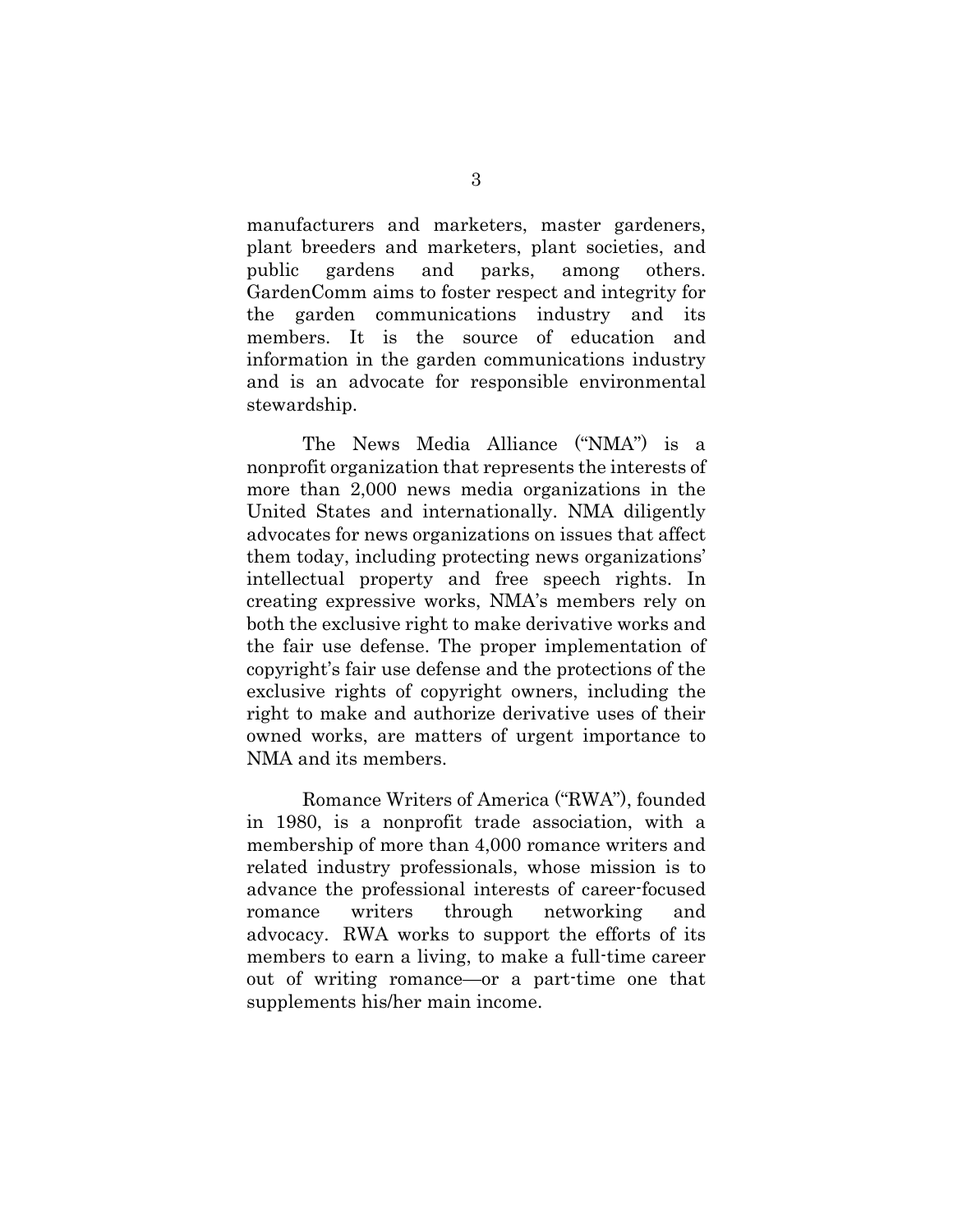Sesame Workshop, Inc. ("Sesame Workshop") is a nonprofit organization that has been responsible for the production of several educational children's programs—including its first and best known, the iconic Sesame Street, the longest running program on the Public Broadcasting Service (PBS). On November 10, 2019, Sesame Street celebrated its fiftieth year of continuous broadcast on the PBS stations in the United States. Sesame Street has continued to bring critical early learning to generations through the beloved and iconic Muppets of *Sesame Street*, including Big Bird, Cookie Monster, Oscar the Grouch, Bert and Ernie, and Elmo. Sesame Workshop's international programming includes local adaptations of Sesame Street customized to the unique needs and challenges of children in different languages and cultures in such countries as South Africa, Afghanistan, Mexico, and Bangladesh, among others. Sesame Workshop has received a recordsetting 191 Emmy awards to date and numerous other accolades. Sesame Street has been recognized as the most impactful program in the history of television for its innovative work in using the power of media to help children learn and grow, preparing them for success in school and life. On July 18, 2019, Sesame Street again made history, becoming the first television program to be named as a recipient of the Kennedy Center Honors. As a copyright owner, Sesame Workshop licenses its copyrighted content for use in television, streaming video, software apps, home video, toys and games, and theme parks. In that role, Sesame Workshop often licenses others the right to create derivative works, including works that combine copyrighted characters and content owned by Sesame Workshop with copyrighted characters and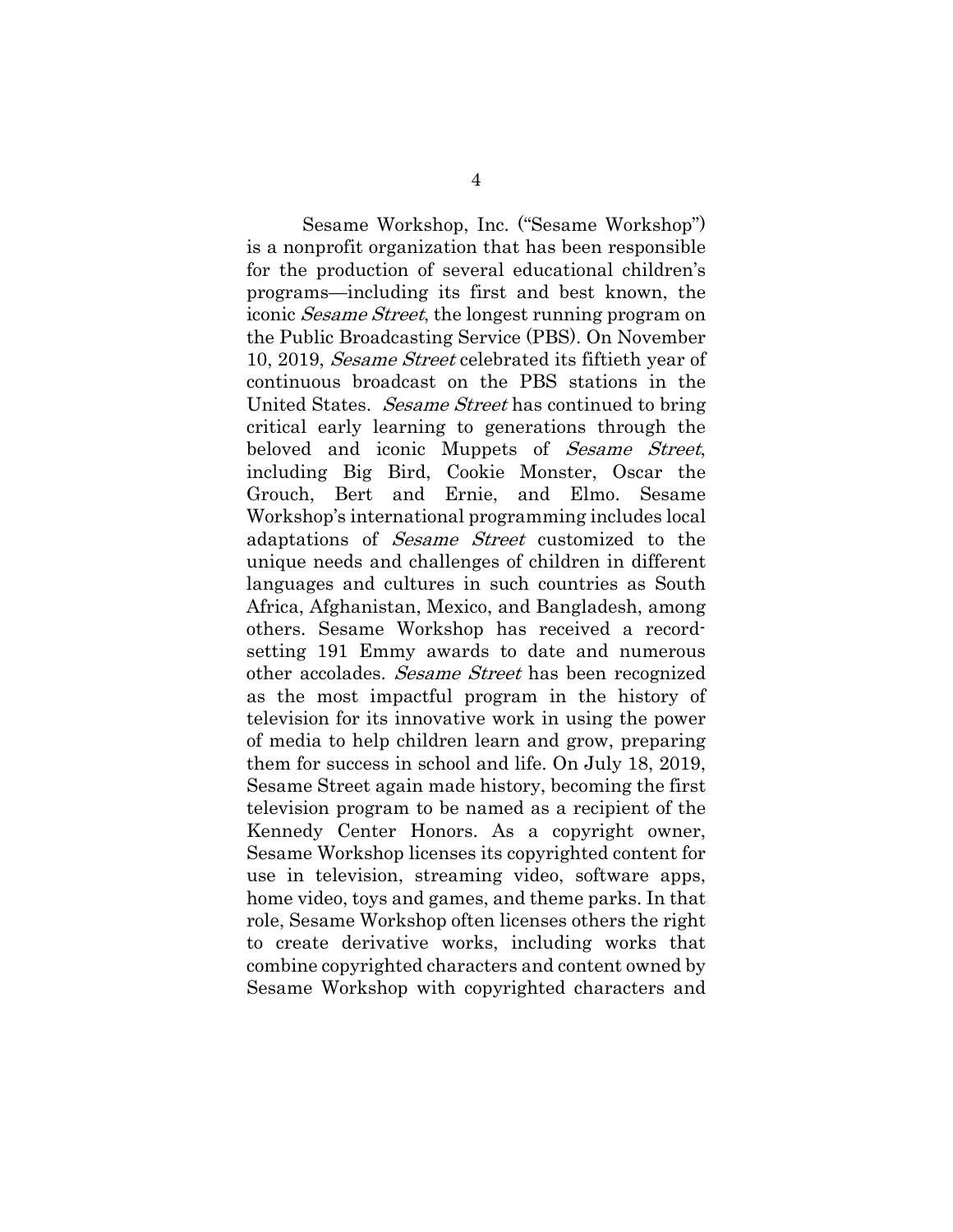content owned by other creators.2 Conversely, Sesame Workshop often relies on fair use to create expressive works. Examples include parodies of True Blood ("True Mud"), Downton Abbey ("Upside Downton Abbey"), and *Homeland* ("Homelamb").

Sisters in Crime is the premier crime writing association focused on equity and inclusion in its community and in publishing. Founded in 1986 to represent and advocate for women crime writers, it celebrates and honors this history with its name while continuing to work for all who share the association's commitment to and love for a vibrant, inclusive community. Its 4,500+ members enjoy access to tools to help them learn, grow, improve, thrive, and reinvent if necessary. They also gain a community of supportive fellow writers and readers, both peers to share the peaks and valleys of writing, and mentors to model the way forward.

Copyright law serves as an incentive for creators and distributors to create and disseminate expressive works. Amici submit this brief to assist the Court in appreciating the ways in which fair use is understood and applied in *amici*'s fields of creation, and how the first factor of the test needs to be read and applied properly in the context of the overall fair use determination to protect the derivative-work

<sup>2</sup> See, e.g., "Sesame Street: Respect is Coming," a public service announcement in which Sesame Street's Elmo teaches two bitter rivals from the popular and critically acclaimed HBO series Game of Thrones to respect each other's point of view. YouTube (Apr. 18, 2019), https://www.youtube.com/watch?v=l2ppLtHbag4. The public service announcement was created pursuant to licenses from Sesame Workshop and HBO.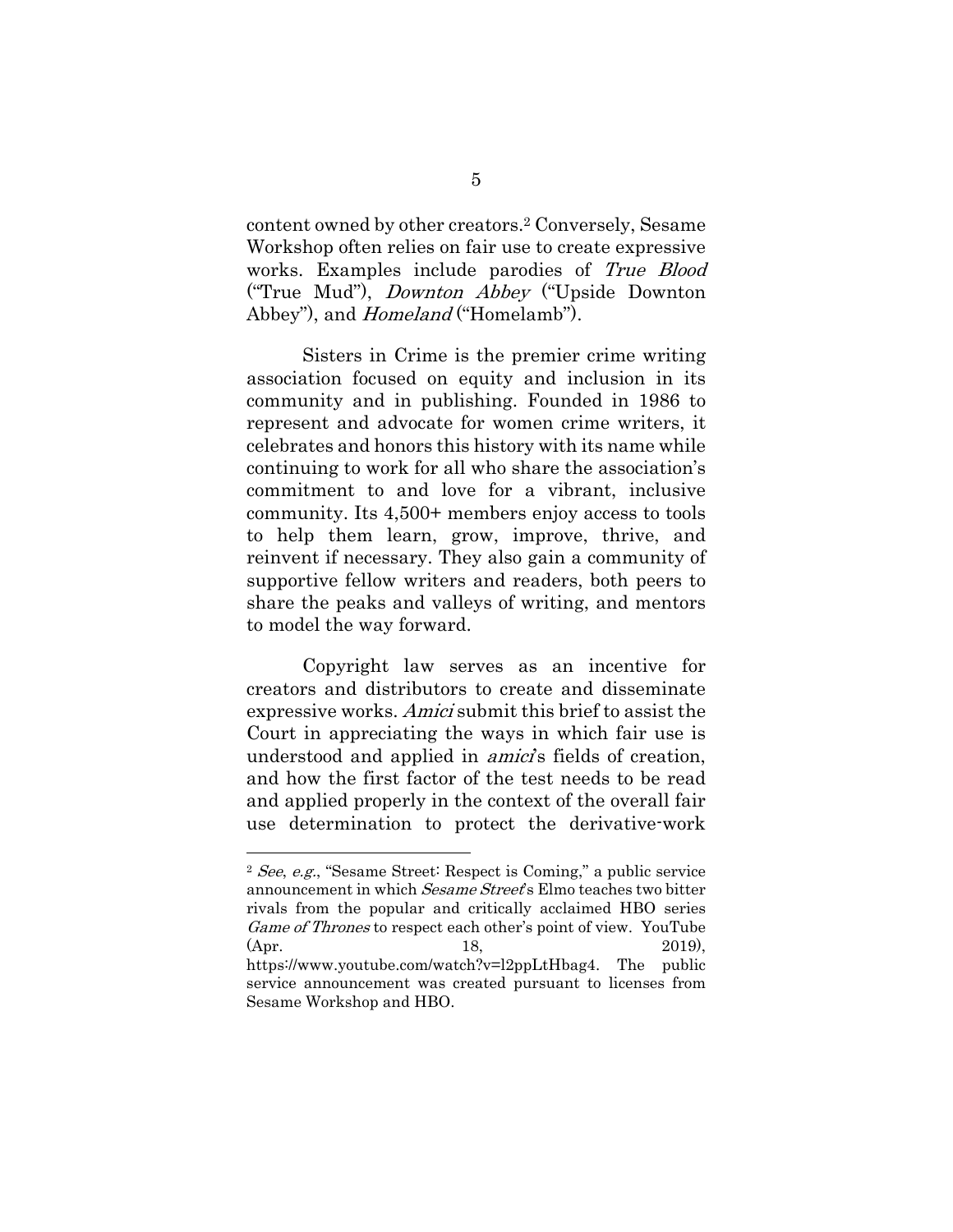right while still enabling the types of uses on which amici rely to help further the creation of new expression.

#### SUMMARY OF ARGUMENT

The Copyright Clause, Art. I, § 8, cl. 8, exists to foster the creation and dissemination of original works of authorship for the public welfare. Copyright serves as an engine of free expression, working in tandem with the First Amendment.

Critical to incentivizing the creation of expressive works is the copyright owner's exclusive right to make derivative works. Copyright Act of 1976, 17 U.S.C. § 106(2). A derivative work recasts, transforms, or adapts the original work. Id. § 101. Because the derivative-work right ensures that the copyright owner has the exclusive right to exploit broad markets for recast, transformed, or adapted works, section 106(2) serves as a critical incentive to creators and distributors of expressive works, all to the consuming public's benefit. So essential is the derivative-work right that some creators and publishers—including many authors, news reporters, and book and other publishers—rely on that right for their financial viability.

Amici's members also rely on copyright's fair use exception, 17 U.S.C. § 107, to create and disseminate expressive works. In determining whether a use is fair, a court will inquire into, among other things, whether a secondary use "transforms" the original. As many courts and commenters have noted, an overly broad standard of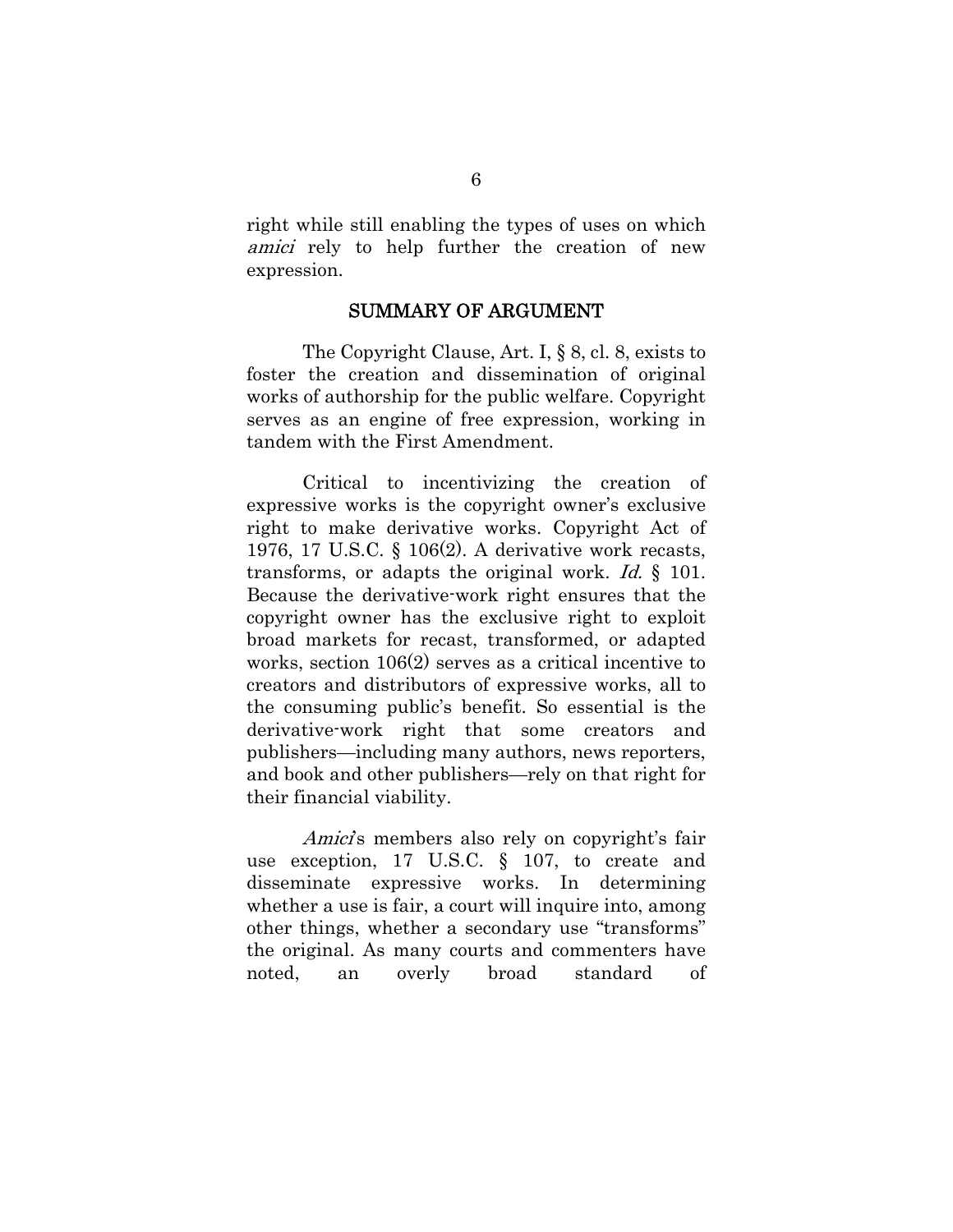transformativeness threatens to dilute statutory protections for derivative works.

Despite the tension between the derivativework right and the standard of transformation under the fair use inquiry, in most cases involving what may be termed traditional expressive works—books, movies, television, theatre, news, images—the courts have generally reached correct decisions. This is because resolution of transformative-use questions proves more straightforward where the secondary use parodies, criticizes, or comments on the original; or where the secondary work uses the original as, for example, an historical artifact, to create a new, different form of work that has a different purpose or character from the original.

This case involves a relatively unusual scenario: the secondary work here uses almost the entire original work without obvious commentary or criticism *and* the works are in the same form  $(i.e.,$ works of the visual arts). In considering the fair use issue, the Second Circuit in large part properly applied this Court's analysis in Campbell v. Acuff-Rose Music, Inc., 510 U.S. 569 (1994), to determine whether the secondary use was transformative. Andy Warhol Found. for Visual Arts, Inc. v. Goldsmith, 11 F.4th 26, 37-42 (2d Cir. 2021). Then, the Court of Appeals concluded that "the secondary work's transformative purpose and character must, at a bare minimum, comprise something more than the imposition of another artist's style on the primary work such that the secondary work remains both recognizably deriving from, and retaining the essential elements of, its source material." Id. at 42 (emphasis added). However, certain recognized fair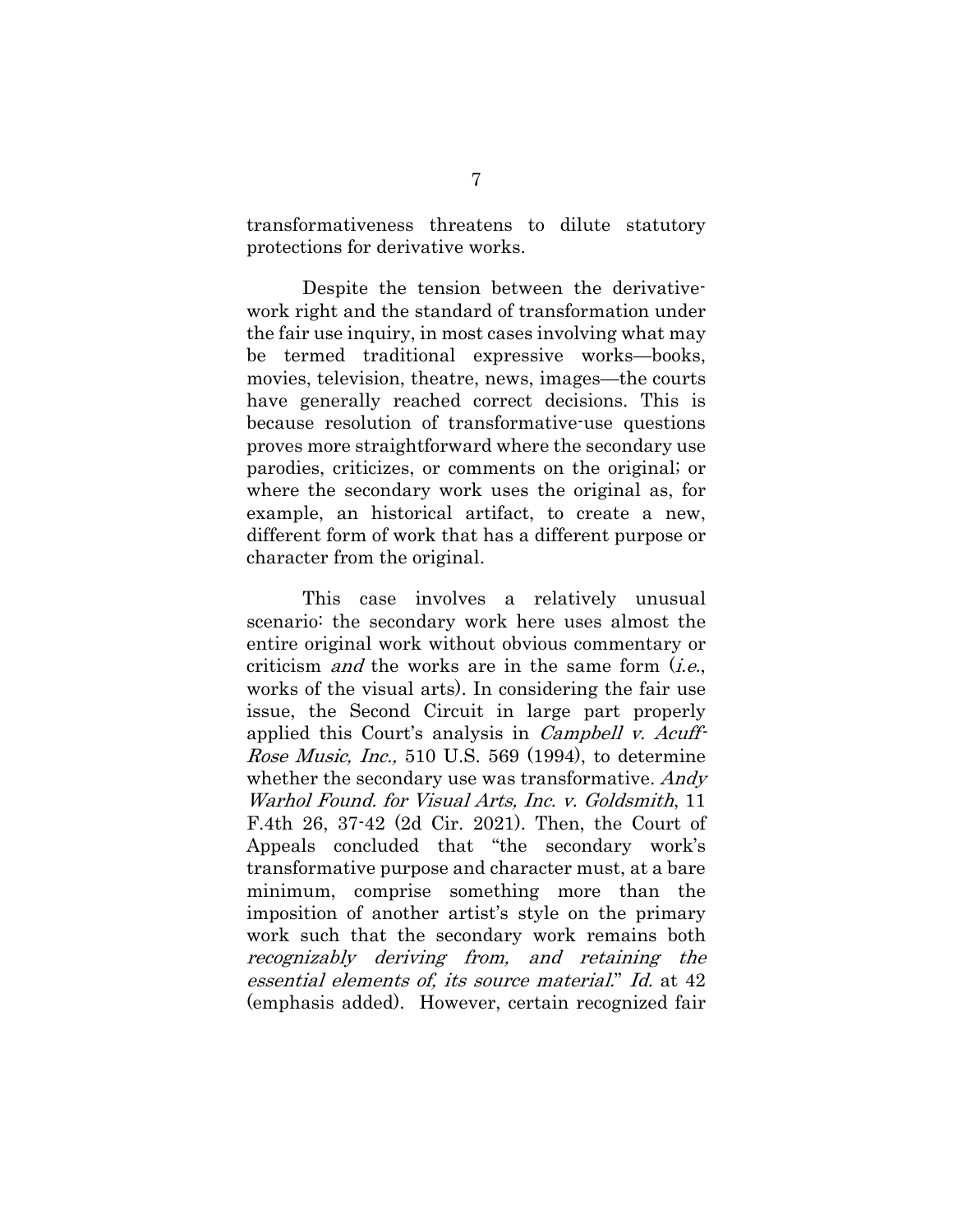uses depend upon recognizability of the original and retention of the essential elements of source material. Amici therefore suggest that, in an unusual case like this, a key inquiry should be whether the marketability and value of the challenged work derives, at least in part, from the aesthetic and entertainment value of the original copyrighted work.

In addition, because the Question Presented focuses solely on transformative use—only a part of the inquiry under the first of the four non-exclusive factors—amici emphasize this Court's mandate that all fair use factors are to be explored and the results weighed together when determining whether a use is fair. This is particularly important because an overly broad interpretation of the definition of transformation could dilute the all-important derivative-work right and distort and expand fair use into an uncontrollable gaping hole in copyright protection. In accordance with the Court's fair use jurisprudence, the transformative-use test should not be outcome determinative.

### ARGUMENT

**I.** AN EFFECTIVE COPYRIGHT SYSTEM REQUIRES THAT THE COPYRIGHT OWNER'S EXCLUSIVE RIGHTS AND THE FAIR USE DEFENSE WORK TOGETHER TO ENCOURAGE THE CREATION AND DISSEMINATION OF EXPRESSIVE WORKS.

This Court has repeatedly recognized that copyright exists to incentivize the creation of expressive works in the interests of free speech. See,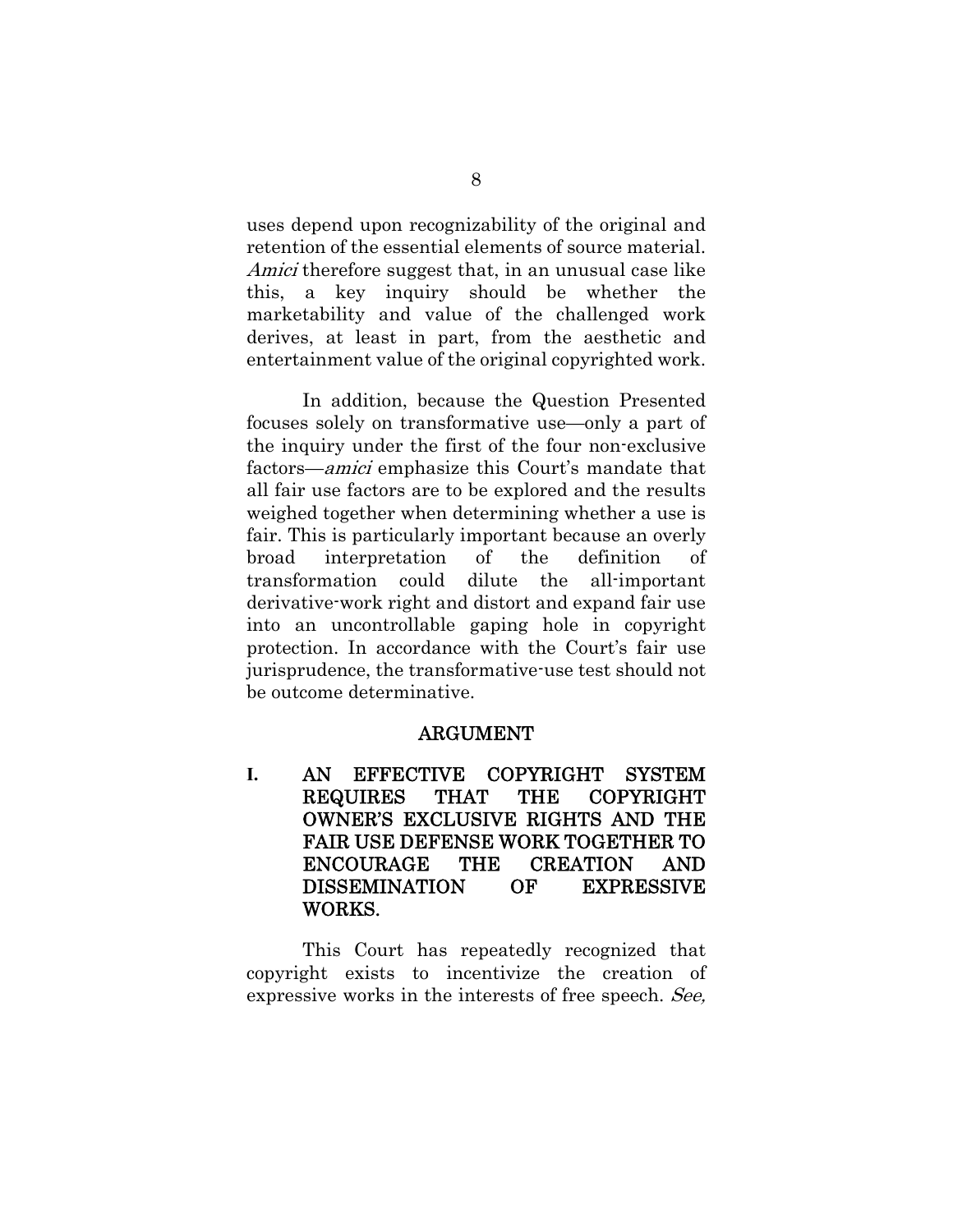e.g., Harper & Row, Publishers, Inc. v. Nation Enterprises, 471 U.S. 539, 558 (1985) ("By establishing a marketable right to the use of one's expression, copyright supplies the economic incentive to create and disseminate ideas."); Mazer v. Stein, 347 U.S. 201, 219 (1954) (copyright posits that "encouragement of individual effort by personal gain is the best way to advance public welfare"). To further this goal, Congress has granted to copyright owners a number of exclusive rights. 17 U.S.C. §106.3 As a limitation on these exclusive rights, a second person may sometimes make fair use of a pre-existing work. 17 U.S.C. §107. Creators and distributors of expressive works like amici and their members rely on the proper balance between the scope of exclusive rights and the fair use defense to ensure a fair reward for their efforts, all to the benefit of the general public.

### A. The Derivative-Work Right Provides a Critical Incentive for the Production and Dissemination of Expressive Works for Amici and Their Members.

Section 106(2) of the Copyright Act gives the copyright owner the exclusive right "to prepare derivative works based upon the copyrighted work[.]" A derivative work "recast[s], transform[s], or adapt[s]" a pre-existing work. 17 U.S.C. §101.

As Professor Paul Goldstein has noted, the derivative-work right "enables prospective copyright owners to proportion their investment in a work's

<sup>&</sup>lt;sup>3</sup> These rights are the right to reproduce, to make derivative works, to distribute to the public, to publicly perform, and to publicly display the copyrighted work.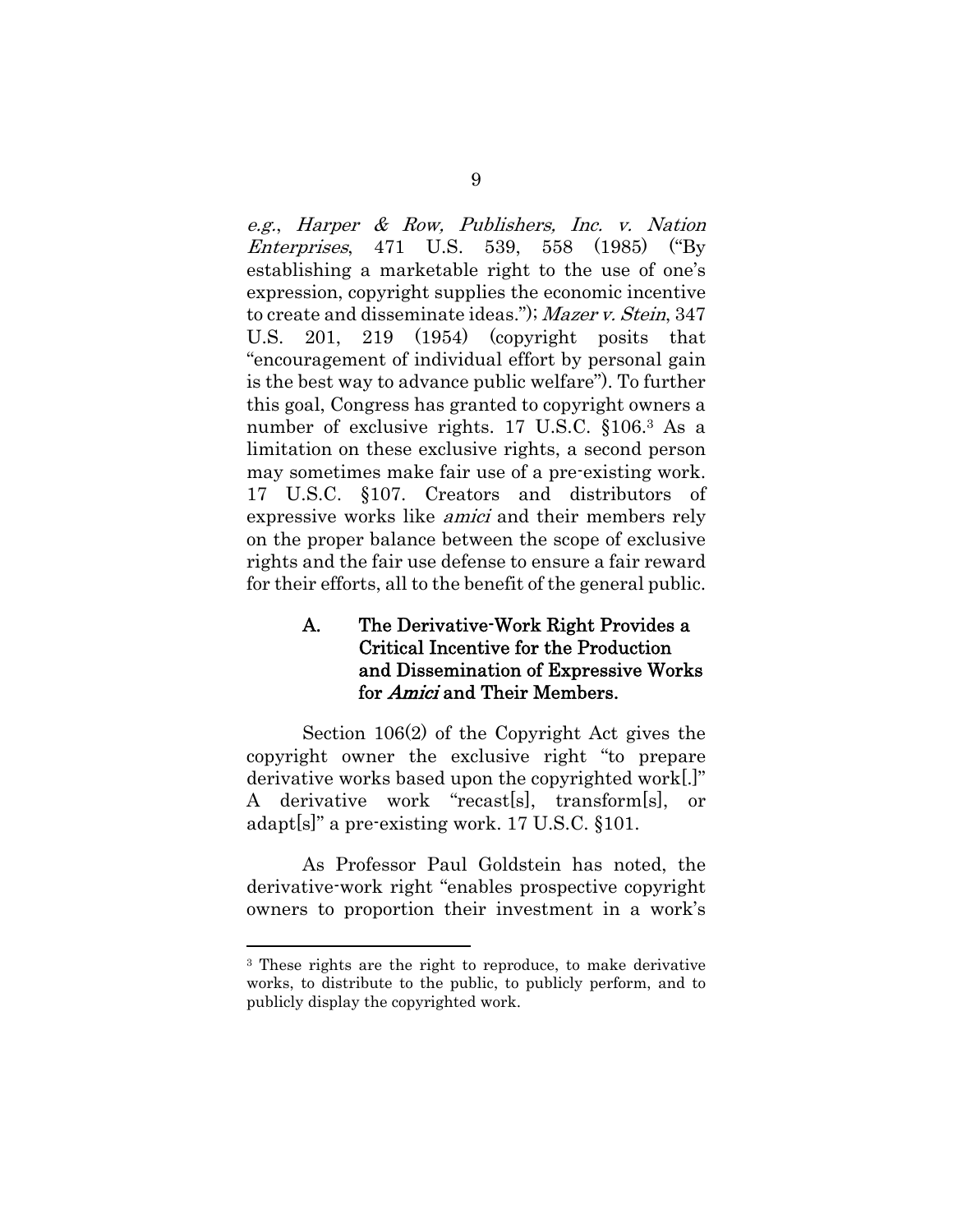expression to the returns expected not only from the market in which the copyrighted work is first published, but from other, derivative markets as well." Paul Goldstein, *Derivative Rights and* Derivative Works in Copyright, 30 J. COPYRIGHT SOC'Y U.S.A. 209, 216 (1983). Derivative rights "by definition, secure markets at some remove from the market first entered." Id. at 217.4 Exploitation of works in derivative markets—e.g., a book made into a movie, then a stage play, then a video game, then a theme park ride—can prove more lucrative than the exploitation of the original market by itself.

Amici and their members create expressive works—e.g., books, stories, plays and musicals, articles, images, video, news content, and iconic television programming—that have immense value in the public discourse. A robust derivative-work right has proved essential to incentivizing the creation of these works.5 For example, amicus Authors Guild represents authors who produce culturally and artistically significant literary works of fiction and nonfiction. To build their careers, authors often invest a significant amount of time and money in education and training. Yet, the typical writer earns comparatively little for their level of education, often

<sup>&</sup>lt;sup>4</sup> Thus, "[t]he copyright owners of *Gone [w]ith the Wind* can hope to monopolize not only the sale of the novel's hardcover and paperback editions, but also the use of the novel's expressive elements in translations, motion pictures and countless other derivative formats." *Id.* at 216.

<sup>&</sup>lt;sup>5</sup> Many were adapted from books or stories, including *Harry* Potter, Gone with the Wind, Rear Window, The Color Purple, The Godfather, and The Wizard of Oz.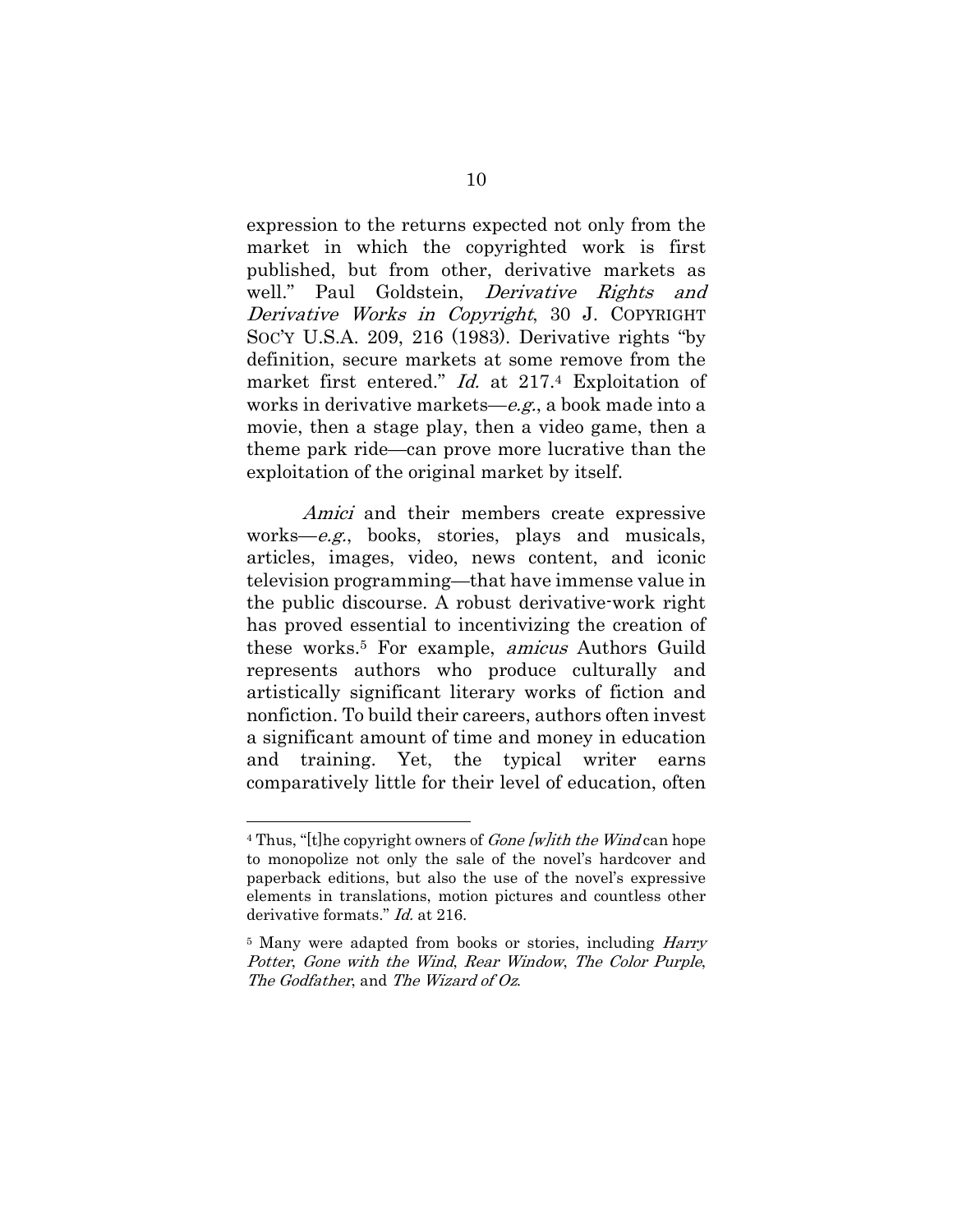just enough to get by, which means it takes only a small loss in earnings for the writing profession to become unsustainable for them. The Authors Guild's last income survey, conducted in 2018 with over 5000 authors participating, found that the mean writingrelated income for full-time authors was only \$20,300 (down from \$25,000 in 2009), with only half of that from their books. Yet, almost 60% have advanced education beyond college.6

Without the potential to exploit the derivativework rights in their books—via audiobooks, enhanced ebooks, abridged versions, translations, speeches, excerpts of and articles based on the book (referred to as serial rights), motion pictures, television shows, sequels, web series, video games or other medium authors would earn far less money, and many would have to stop writing professionally. Ultimately, readers would lose out.

Moreover, the economic viability of the publishing industry is, historically, a critical goal of copyright law. See Golan v. Holder, 565 U.S. 302, 326 (2012) (noting that the Founding Fathers viewed publication as a significant goal of copyright). Like authors, book publishers rely on the derivative-work right to thrive. Book publishers today typically obtain from authors ebook rights, audiobook rights, translation rights, serial rights, and rights to create

<sup>6</sup> Six Takeaways from the Authors Guild 2018 Author Income  $Survey$ , THE AUTHORS GUILD (Jan. 5, 2019), https://www.authorsguild.org/industry-advocacy/six-takeawaysfrom-the-authors-guild-2018-authors-income-survey/.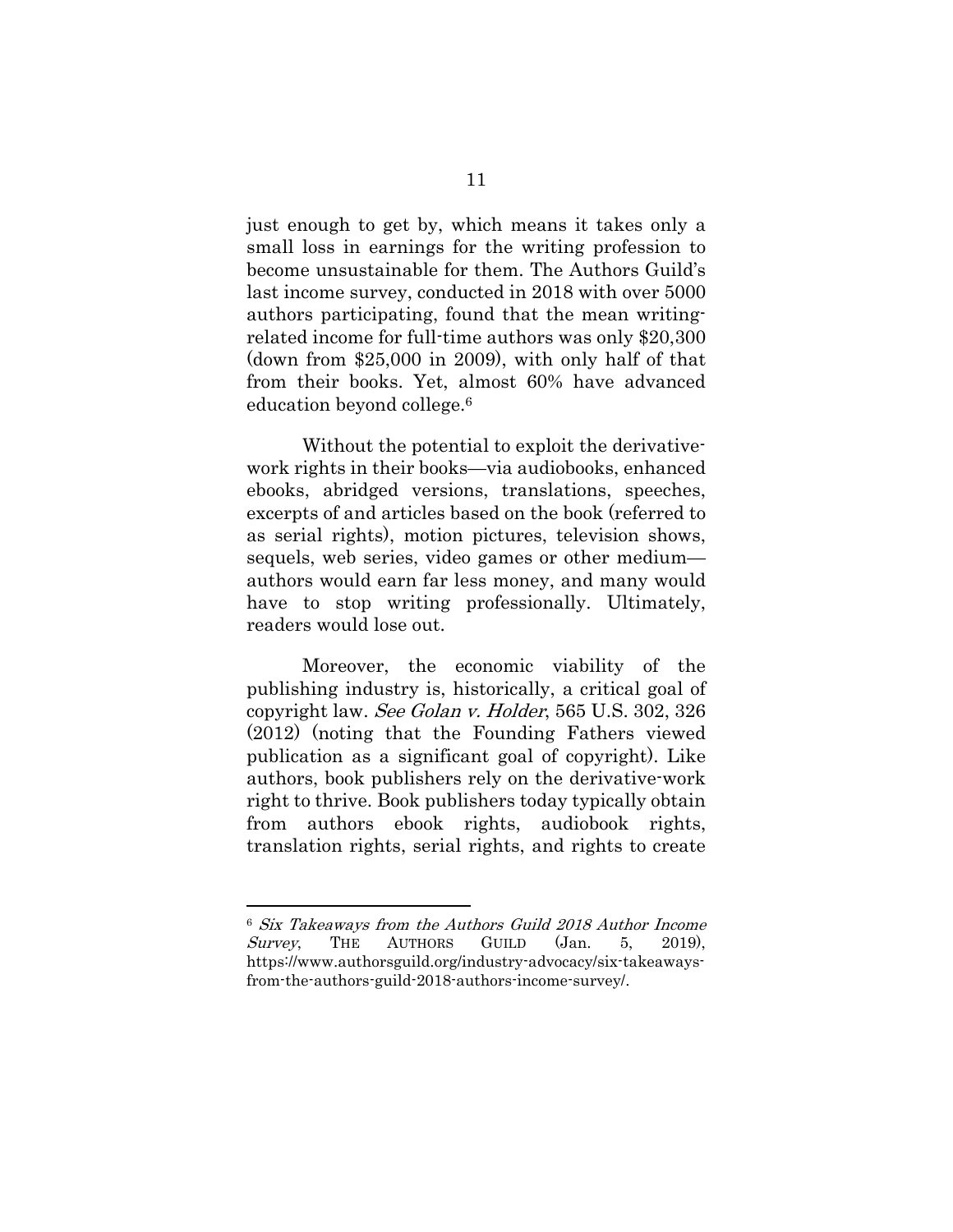other book versions.7 Publishers rely on income from the licensing of those rights to support their ability to invest in new works.

Amicus NMA's members increasingly depend on the derivative-work right to bolster their bottom lines in the face of increasing loss of traditional sources of income from the publication of their original works in traditional formats. This dependence will likely increase in the future as news publishers bring new works to the public based on their original works. Income from these derivative works funds the employment and retention of journalists, investment in new technologies, and the creation of more news and current affairs content. Similarly, amicus NMA's members depend on the derivative-work right for their subsistence. See generally News Media Alliance, How Google Abuses Its Position as a Market Dominant Platform to Strong-Arm News Publishers and Hurt Journalism (Jun. 2020),

http://www.newsmediaalliance.org/wpcontent/upload s/2020/06/NMA-Google-White-Paper-Design-

Final.pdf. One clear indicator of the failings of the current copyright marketplace for news, according to Pew Research, is that press publisher advertising revenues have fallen in the past 15 years from approximately \$50 billion (in 2005) to an estimated \$9.6 billion in 2020. PEW RESEARCH CENTER, NEWSPAPER FACT SHEET, http://www.journalism.org/fact-sheet/newspapers/ (last visited June 11, 2022). A robust derivative-work

<sup>7</sup> See Model Trade Book Contract, sections 2 and 6, AUTHORS GUILD, https://go.authorsguild.org/contract\_sections/1.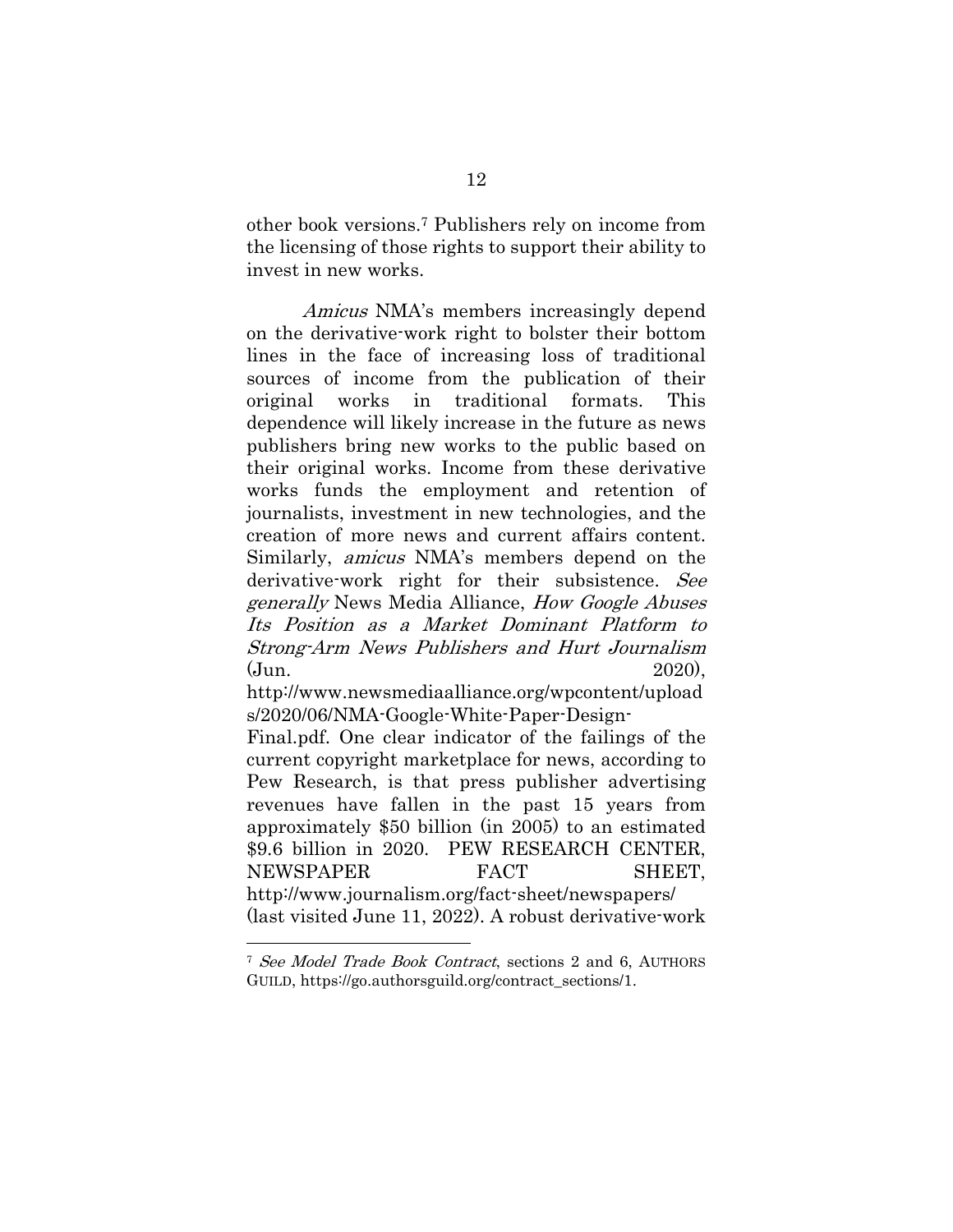right provides an important revenue source that is vital to encouraging dissemination of expressive works fundamental to a democratic society—news reporting.8

Amicus Sesame Workshop licenses its copyrighted content for use in television, streaming video, software apps, home video, toys and games, and theme parks. Sesame Workshop often licenses others the right to create derivative works, including works that combine copyrighted characters and content owned by Sesame Workshop with copyrighted characters and content owned by other creators.9

Unquestionably, a copyright owner's exclusive right to make derivative works is essential to encourage the creation and dissemination of significant expressive works. Any threat to that exclusive right could have a devastating effect on the production of the types of expressive works at the very core of copyright law.

<sup>8</sup> Recent highly successful derivative works that owe their existence to newspaper and magazine articles include *Inventing* Anna (based on an article in *New York Magazine*), *Argo* (based on an article in *WIRED* magazine), The Lost City of Z (based on an article in *The New Yorker*), numerous podcasts that have their genesis in articles, and New Yorker greeting cards, beach towels, phone cases, and puzzles based on magazine covers and illustrations. Collections, too, have independent derivative value and include works such as *Esquire's Big Book of Fiction*, which was based on various works published individually in the eponymous magazine.

<sup>9</sup> See, e.g., "Sesame Street: Respect is Coming," supra note 2.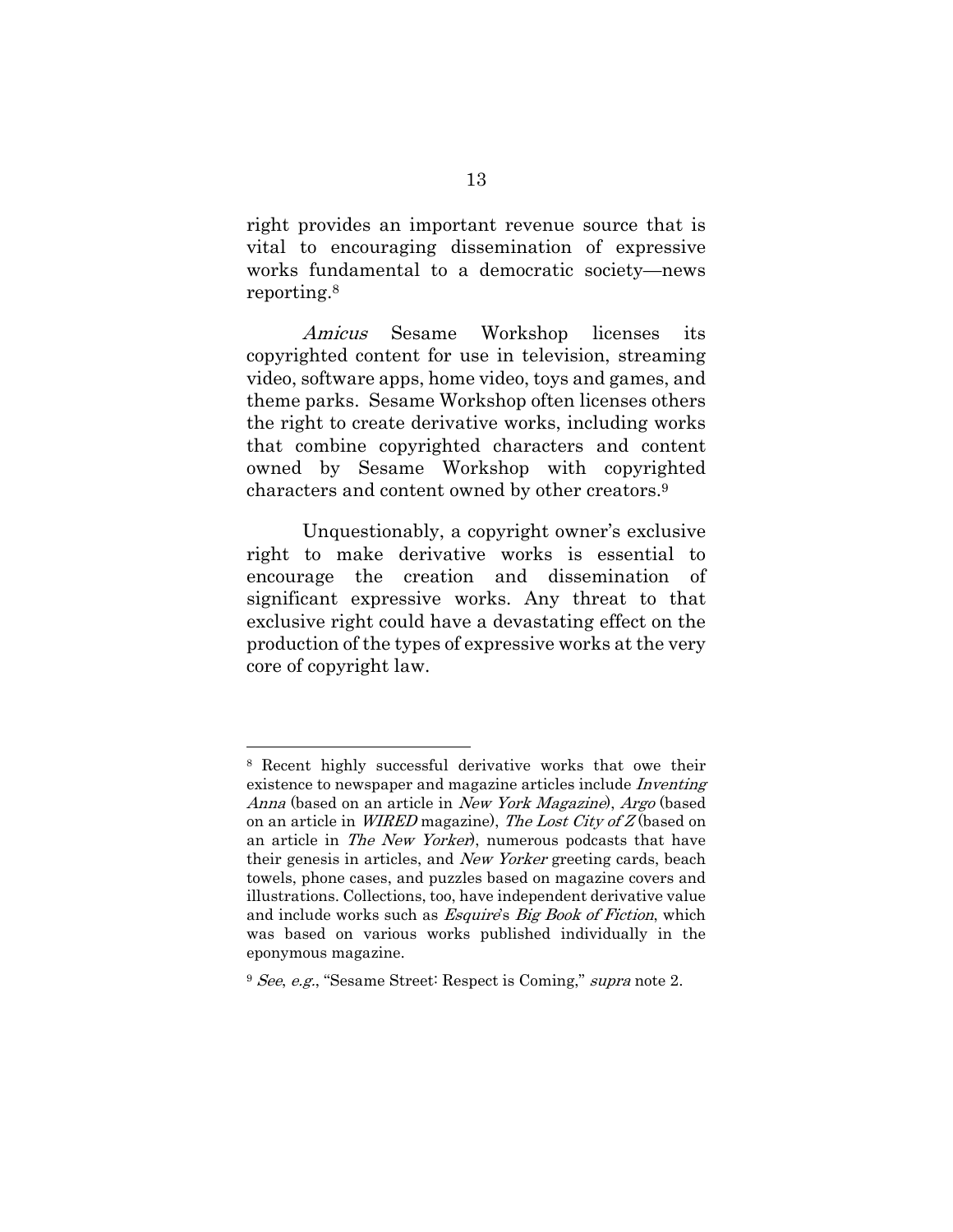### B. Properly Applied, the Fair Use Defense Likewise Serves to Incentivize Amici and Their Members to Create and Disseminate Expressive Works.

Historically, the fair use defense emerged to prevent the rigid application of copyright law in a manner that would "stifle the very creativity which that law is designed to foster."10 As noted in Campbell: "From the infancy of copyright protection, some opportunity for fair use of copyrighted materials has been thought necessary to fulfill copyright's very purpose, '[t]o promote the Progress of Science and useful Arts. . . .'" 510 U.S. at 575 (quoting U.S. Const., Art. I, § 8, cl. 8). The fair use defense therefore has the same ultimate purpose as the grant of exclusive rights—to promote the creation and dissemination of expressive works.

Section 107 of the 1976 Copyright Act codifies the prior common law doctrine and provides that in evaluating an affirmative defense of fair use, a court is to consider the following non-exclusive factors: "(1) the purpose and character of the use, including whether such use is of a commercial nature or is for nonprofit educational purposes; (2) the nature of the copyrighted work; (3) the amount and substantiality of the portion used in relation to the copyrighted work as a whole; and (4) the effect of the use upon the potential market for or value of the copyrighted work." 17 U.S.C. §107. In Campbell, the Court held that a key inquiry under the first factor is not just

<sup>10 3</sup> M.B. Nimmer, NIMMER ON COPYRIGHT § 13.05 at 1354.1 (1983) (quoting Iowa State Research Found., Inc. v. Am. Broad. Cos., 621 F.2d 57, 60 (2d Cir. 1980)).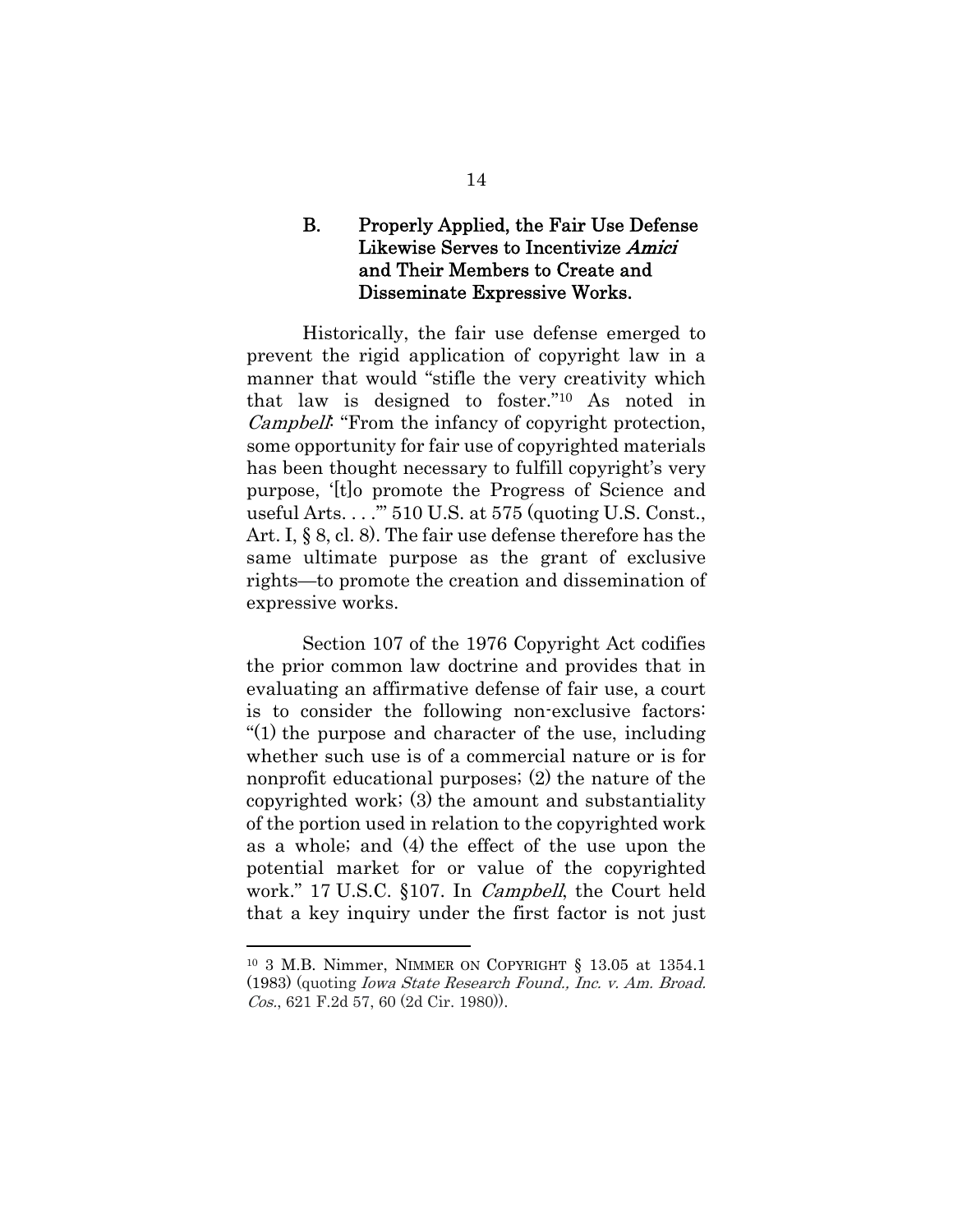whether the use at issue is commercial or for nonprofit educational purpose but also whether the use is transformative—*i.e.*, whether the secondary use "adds something new, with a further purpose or different character, altering the first [work] with new expression, meaning, or message[.]" 510 U.S. at 579- 80.

Amici and their members frequently rely on section 107 for classic fair uses like quotation, criticism, and reporting, as well as to create expressive works that are transformative according to section 107 and the three-part *Campbell* formulation. For example, media members relied on fair use to report the news in Italian Book Corp., v. American Broadcasting Co., involving the use of a portion of a song playing in the background of television footage shot by a film crew covering the annual San Gennaro Festival on Mulberry Street in "Little Italy" in Manhattan. See 458 F. Supp. 65 (S.D.N.Y. 1978). Similarly, in Religious Technology Center v. Lerma, the *Washington Post's* usage of three quotations from Church of Scientology texts was deemed fair use in reporting about the organization. See 908 F. Supp. 1353 (E.D. Va. 1995). See also Swatch Grp. Mgmt. Servs. Ltd. v. Bloomberg L.P., 742 F.3d 17 (2d Cir. 2014) (Bloomberg's posting of a secretly recorded earnings call was fair use); Yang v. Mic Network, Inc., 405 F. Supp. 3d 537 (S.D.N.Y. 2019), aff'd, No. 20- 4097-CV, 2022 WL 906513 (2d Cir. 2022) (Use of a screenshot of an article in another article for purposes of commentary is fair use).

Amicus Authors Guild's members and book publishers also rely on fair use to create expressive works. In Suntrust Bank v. Houghton Mifflin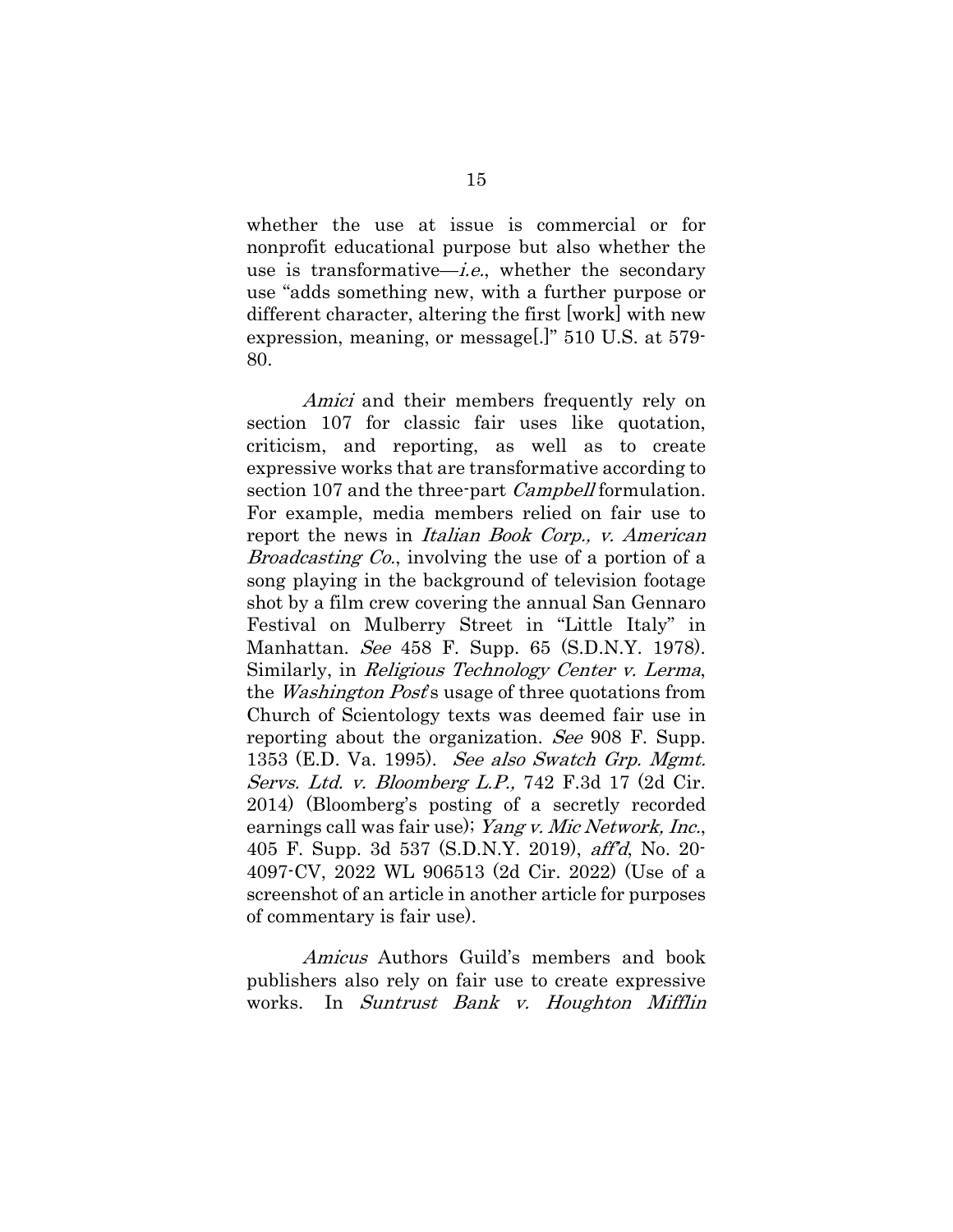Company, for example, the copyright owners of the novel *Gone with the Wind* sued the publishers of the novel *The Wind Done Gone*, which retells the original story from the perspective of Scarlet O'Hara's halfsister, Cynara, whose mother is a slave. 268 F.3d 1257 (11th Cir. 2001). The Eleventh Circuit went into detail about the transformative nature of The Wind Done Gone, ultimately determining that the use was fair, and that the first factor weighed heavily in favor of the defendants because the secondary work used elements from Gone with the Wind to "make war against it." Id. at 1271. In Wright v. Warner Books, Inc., the Second Circuit held that a biography about prominent American author Richard Wright, which used excerpts from Wright's unpublished letters and journals, constituted fair use, largely because it "'fits comfortably within several of the statutory categories of uses' that Congress has indicated may be fair[.]" 953 F.2d 731, 736 (2d Cir. 1991) (quoting Salinger v. Random House, Inc., 811 F.2d 90, 96 (2d Cir. 1987) and 17 U.S.C. § 107); see also infra note 14 (list of preamble categories).

Similarly, amicus Sesame Workshop's parodies for children, which comment on the original by poking fun for an educational purpose, include True Blood ("True Mud"), Downton Abbey ("Upside Downton Abbey"), and *Homeland* ("Homelamb"). More recently, Sesame parodied the hit streaming series *Stranger* Things ("Sharing Things"), the Taylor Swift song Shake It Off ("Sort It All"), the superhero film Avengers ("The Aveggies"), and the Justin Beiber song *Despacito* ("El Patito").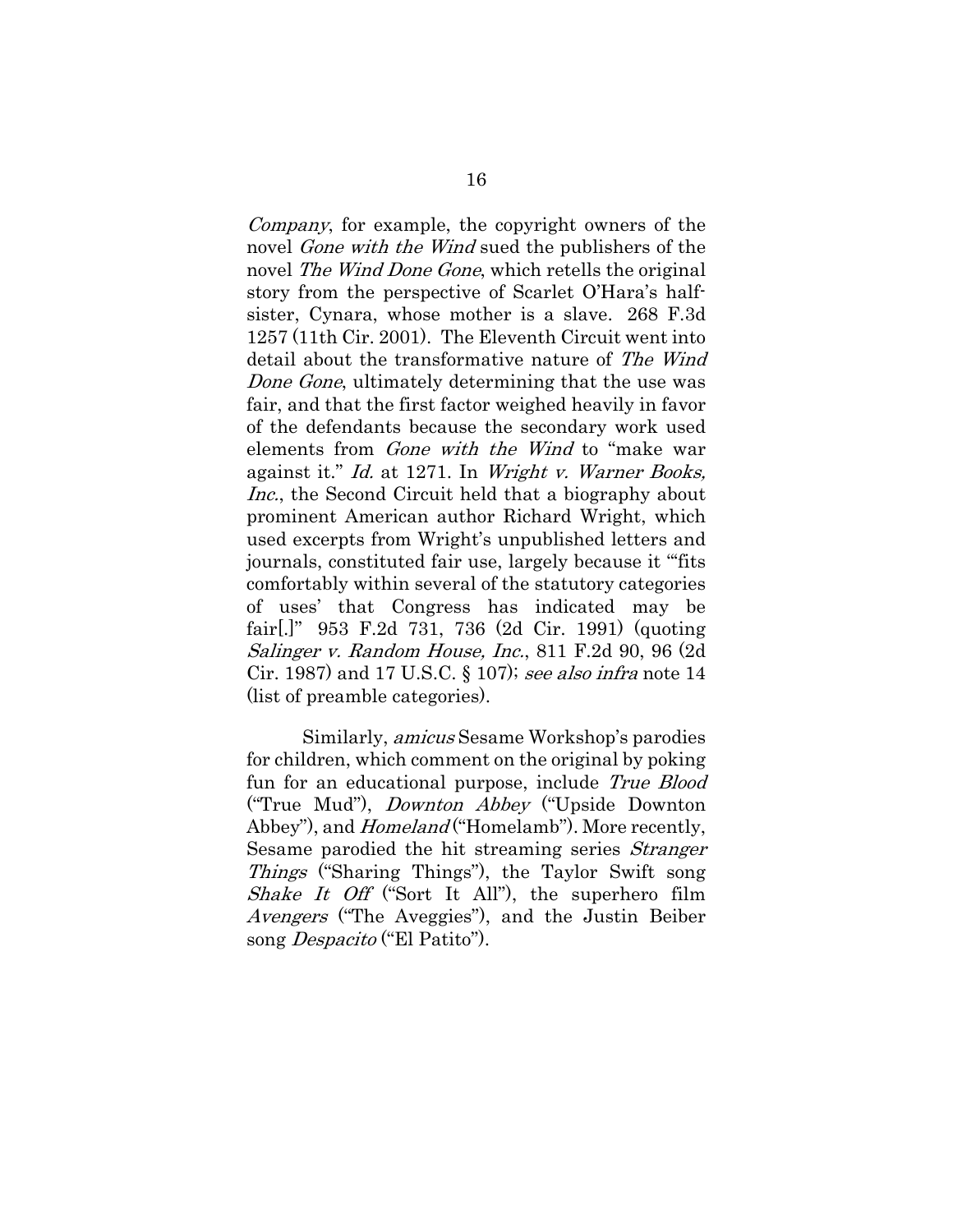In sum, when correctly applied, fair use, like the derivative-work right, is essential to fostering the creation of expressive works.

### **II.** AN OVERLY BROAD DEFINITION OF "TRANSFORMATIVE" UNDER THE FIRST FAIR USE FACTOR COULD SEVERELY IMPAIR THE DERIVATIVE-WORK RIGHT, TO THE DETRIMENT OF CONSUMERS OF EXPRESSIVE WORKS.

As discussed, amici have an interest in a proper balance between the exclusive right to make derivative works and the fair use defense. However, as the Court of Appeals observed below, "an overly liberal standard of transformativeness, such as that embraced by the district court in this case, risks crowding out statutory protections for derivative works." 11 F.4th at 39 (citing *Authors Guild v. Google*, Inc., 804 F.3d 202, 216 n.18 (2d Cir. 2015)); see also Kienitz v. Sconnie Nation LLC, 766 F.3d 756, 758 (7th Cir. 2014) ("To say that a new use transforms the work is precisely to say that it is derivative and thus, one might suppose, protected under [17 U.S.C.] §  $106(2)$ ."); Castle Rock Entm't v. Carol Publishing Grp., 150 F.3d 132, 143 (2d Cir. 1998); 4 M.B. Nimmer & David Nimmer, NIMMER ON COPYRIGHT §§ 13.05[B][6], 13.224.20 (2019). Indeed, the language of the Copyright Act and the fair use opinions sow seeds of confusion: a derivative work recasts, *transforms*, or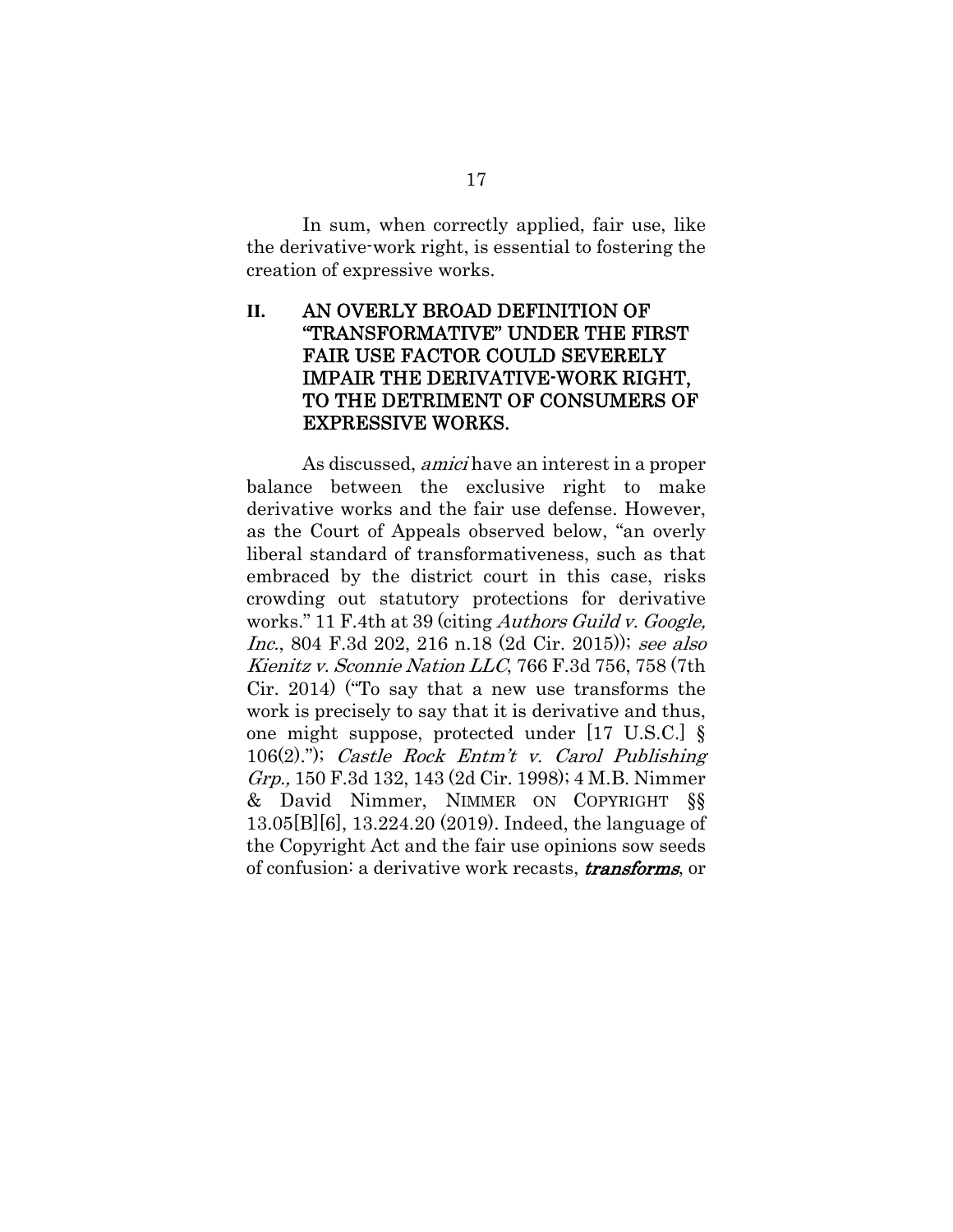adapts; yet *transformation* weighs in favor of fair  $use<sub>11</sub>$ 

Compounding the potential risk to the derivative-work right is that some classic derivative works superficially seem to fit *Campbell*'s three-part definition of transformation, namely (i) adding something new, (ii) with a further purpose or different character, and (iii) altering the first (work) with new expression, meaning, or message. Professor Goldstein notes that an overly broad interpretation of this definition could apply to "a music video adapted from a series of photographs, a motion picture adapted

<sup>&</sup>lt;sup>11</sup> An overly broad interpretation of the term "transformative" could also impinge on certain copyright holders' reproduction rights under section 106(1). For example, while certain uses of news content from amicus NMA's members by large online platforms may be superficially in the public interest—and therefore arguably transformative—these platforms often capture the essence of the protected works and do so in a systematic fashion and without commentary or any new expression, meaning, or message at all. See Fox News Network, LLC v. TVEyes, Inc., 883 F.3d 169 (2d Cir. 2018) (finding that the first factor weighed slightly in favor of the defendant, but finding that a transformative use was not automatically a fair use on the ground that the access to television clips that TVEyes provided in response to searches deprived Fox of revenue that properly belonged to the copyright holder); Associated Press v. Meltwater U.S. Holdings, Inc., 931 F. Supp. 2d 537 (S.D.N.Y. 2013) (involving non-transformative uses of news footage and articles that have licensing value to copyright owners). It is fundamental to the fair use doctrine that finding a new technological use for copyrighted material does not make the use "transformative" under the fair use test. Id. at 536 ("Meltwater has described itself as adding 'game-changing technology for the traditional press clipping market.' There is nothing transformative about that function.").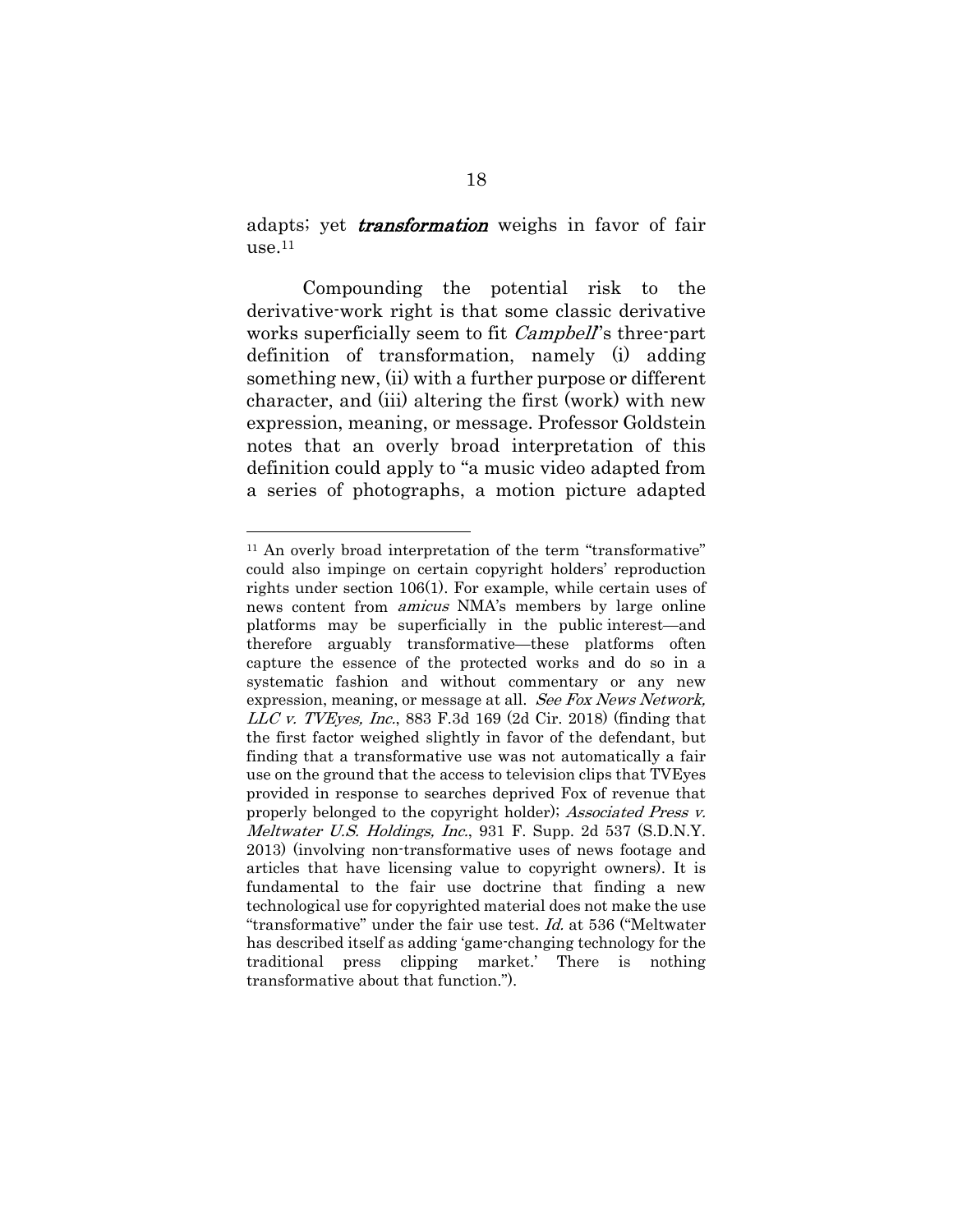from a novel, or a musical drama adapted from a play"—all unquestionably classic derivative works for which a license is required. 2 Paul Goldstein, GOLDSTEIN ON COPYRIGHT, § 12.2.2.1(c), at 12:37-38 n.78.7 (discussing Cariou v. Prince, 714 F.3d 694  $(2013)$ ).<sup>12</sup>

In the following subsections, amici discuss (i) how, despite the tension between the derivative-work right and the fair use "transformative-use" inquiry, the courts in most cases have reached correct results in cases involving traditional expressive works like books, news, motion pictures, television, and visual images; (ii) how this case presents a relatively unusual set of issues, the incorrect resolution of which could pose a potential threat to the derivative-work right; and (iii) how a targeted inquiry under the first factor regarding the source of the secondary work's aesthetic or entertainment value could, in a case like this one, resolve the tension between the derivativework right and the fair use transformative test. Part III discusses the importance of looking at all factors

<sup>12</sup> Professor Goldstein cites as an example the classic Alfred Hitchcock movie *Rear Window*, which was the subject of the Court's holding in Stewart v. Abend, 495 U.S. 207 (1990). The Court held *(id.* at 237) that the defendant in *Stewart* did not make fair use of the original short story. Yet the story constituted only twenty percent of the film's storyline, and the film received four Academy Award nominations, ranks number 42 on the American Film Institute's 100 Years...100 Movies list, and "possessed an aesthetic and a sensibility that distinguished it from the underlying story." Goldstein, § 12.2.2.1(c), at 12:38 n.78.7. While the Court decided Abend four years before Campbell, Abend''s holding on the issue of fair use remains good law. See Campbell, 510 U.S. at 577-78, 586 (citing Abend on fair use issues). The Court has never suggested that *Abend* involved a transformative use under the first factor.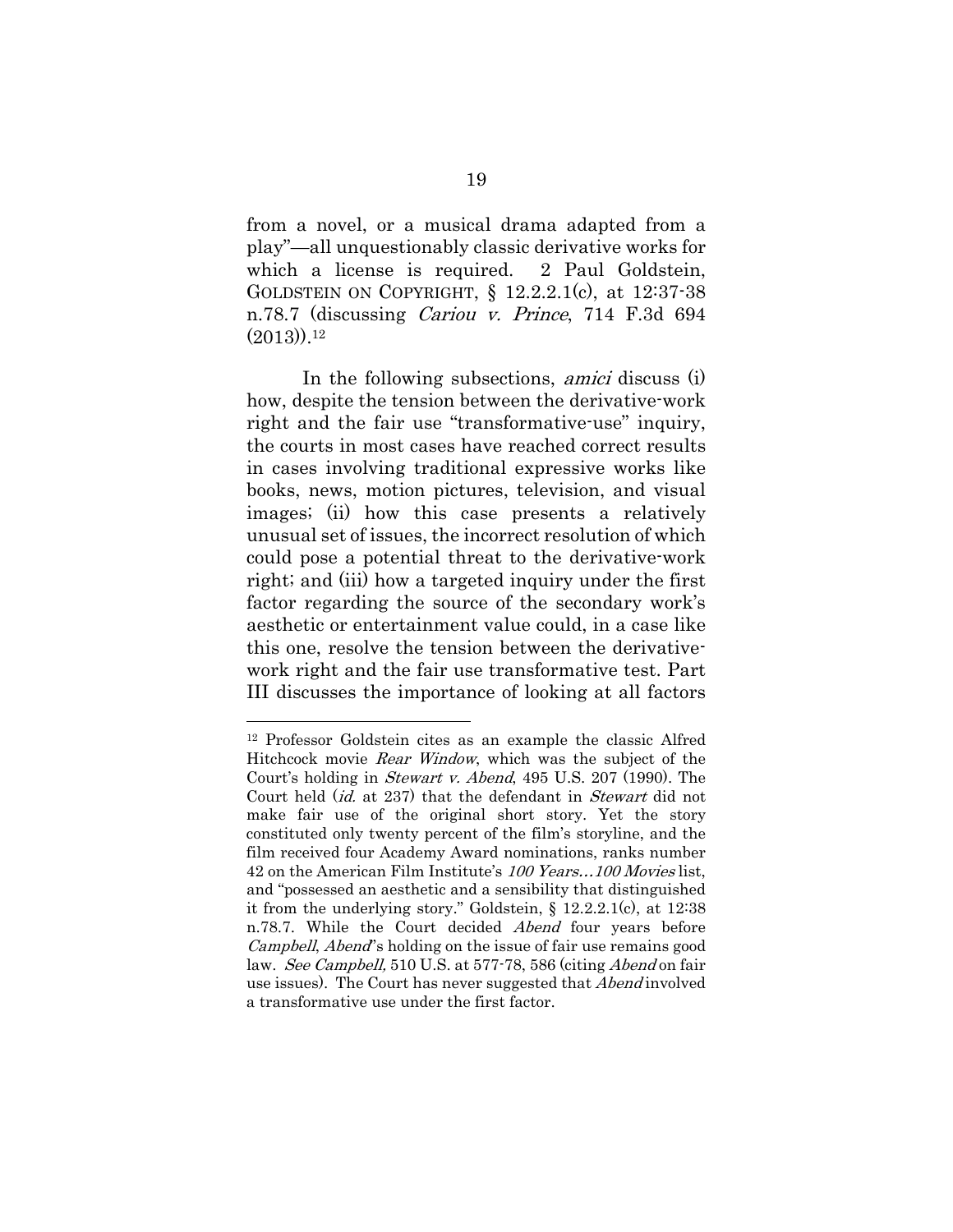set out in section 107 and not relying on whether the use is transformative to drive a court's determination of the other factors.

### A. By and Large, in Cases Involving Expressive Works like Those that Amici and Their Members Create, the Courts Have Reached Correct Results When Considering Whether a Secondary Use is a Fair Use.

Despite the potential conflict between the exclusive right to make derivative works and the first fair use factor's focus on transformation, in most cases involving traditional expressive works—literature, news, plays and musicals, motion pictures, television programs, visual arts, for example—appellate courts have generally reached the correct result. Many cases involve parody, making the fair use analysis straightforward. See, e.g., Campbell; Leibovitz  $v$ . Paramount Pictures Corp., 137 F.3d 109 (2d Cir. 1998) (parodic use of a photograph). Likewise, the question of transformation is less complicated where the secondary work comments on or criticizes the original. See, e.g., Suntrust, 268 F. 3d at 1269 (novel The Wind Done Gone was a "specific criticism of and rejoinder to the depiction of slavery and the relationships between blacks and whites" in the classic novel Gone with the Wind and therefore transformative); Est. of Smith v. Graham, 799 F. App'x 36, 38 (2d Cir. 2020) (rap song "Pound Cake" criticizes "the jazz-elitism that the 'Jimmy Smith Rap' espouses").

And the courts have properly found transformative uses where the secondary work differs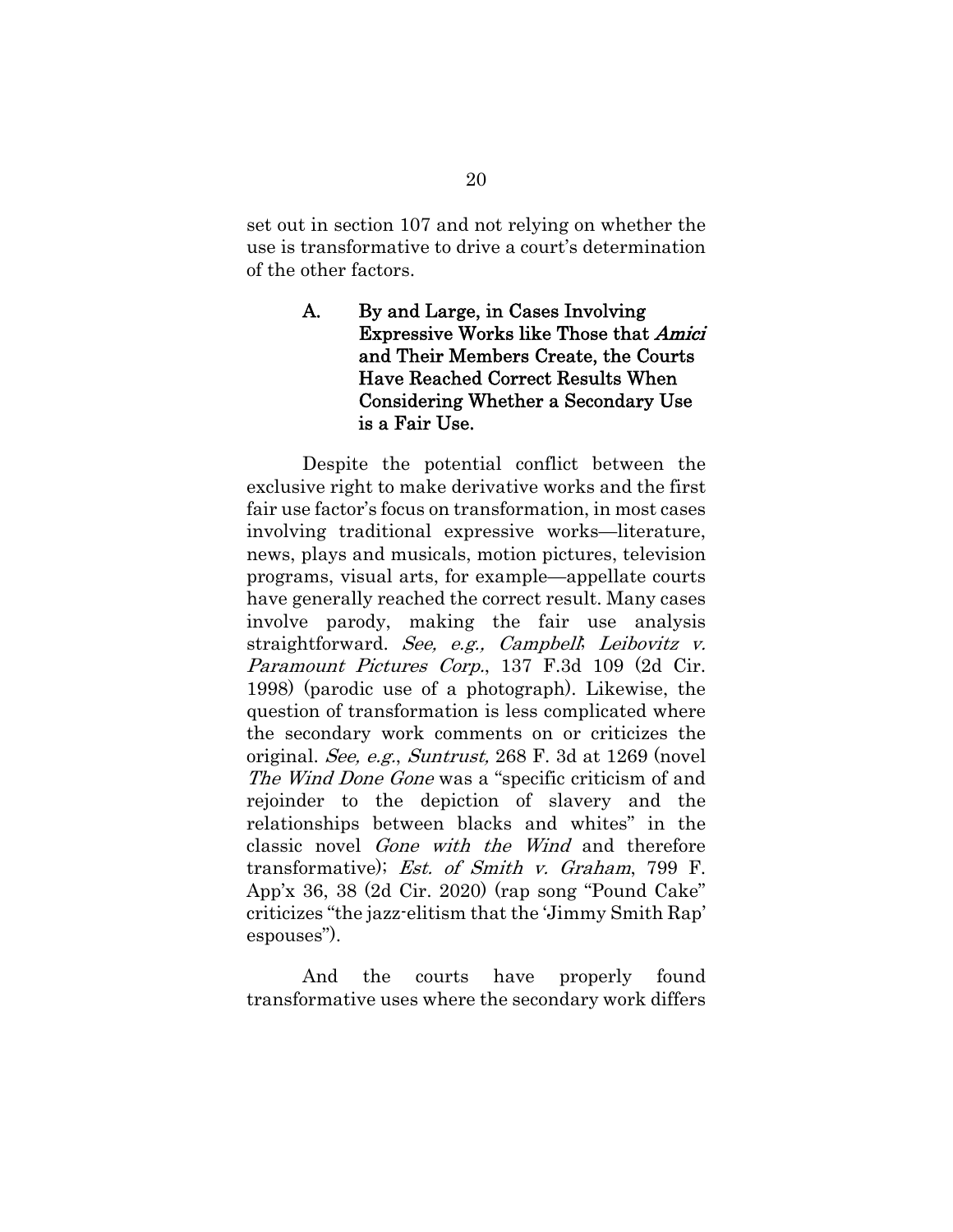in genre from the original work and uses the original as informational or historical artifacts for a different purpose. See, e.g., Bill Graham Archives v. Dorling Kindersley Ltd., 448 F.3d 605, 609 (2d Cir. 2006) (use of original concert posters as historical artifacts for the purpose of commenting on and commemorating the performances the works were designed to promote); SOFA Entm't, 709 F.3d 1273, 1276-77 (9th Cir. 2013) (use of a seven-second clip of a performance on The Ed Sullivan Show by the band The Four Seasons as a biographical anchor); Los Angeles News Serv. v. CBS Broad., Inc., 305 F.3d 924, 939-42 (9th Cir.), opinion amended on denial of reh'g, 313 F.3d 1093 (9th Cir. 2002) (Court TV's rebroadcast of portions of L.A. riots footage in introductory montage for its show "Prime Time Justice" was fair use).13

This case, however, does not involve obvious commentary, criticism, parody, historical reference, or any of the classic fair uses referred to in the preamble to section 107.14 That is, although Warhol's Prince Series does recast Goldsmith's photograph, it does not obviously parody, criticize, or comment upon it. 11 F.4th at 43. Compare Blanch v. Koons, 467 F.3d

<sup>13</sup> Conversely, the courts have properly found that certain uses were not fair. See, e.g., Salinger v. Colting, 607 F.3d 68, 83 (2d Cir. 2010) (creation of purported sequel to "Catcher in the Rye" was not fair use); *Penguin Random House LLC v. Colting*, 270 F. Supp. 3d 736, 751 (S.D.N.Y. 2017) (no fair use for children's books based on famous novels); Warner Bros. Entm't Inc. v. RDR Books, 575 F. Supp. 2d 513 (S.D.N.Y. 2008) (encyclopedia based on "Harry Potter" novels and films did not make fair use of original works).

<sup>&</sup>lt;sup>14</sup> The types of uses listed in the preamble paragraph of  $\S$  107 include "criticism, comment, news reporting, teaching . . . scholarship, or research[.]" 17 U.S.C. § 107.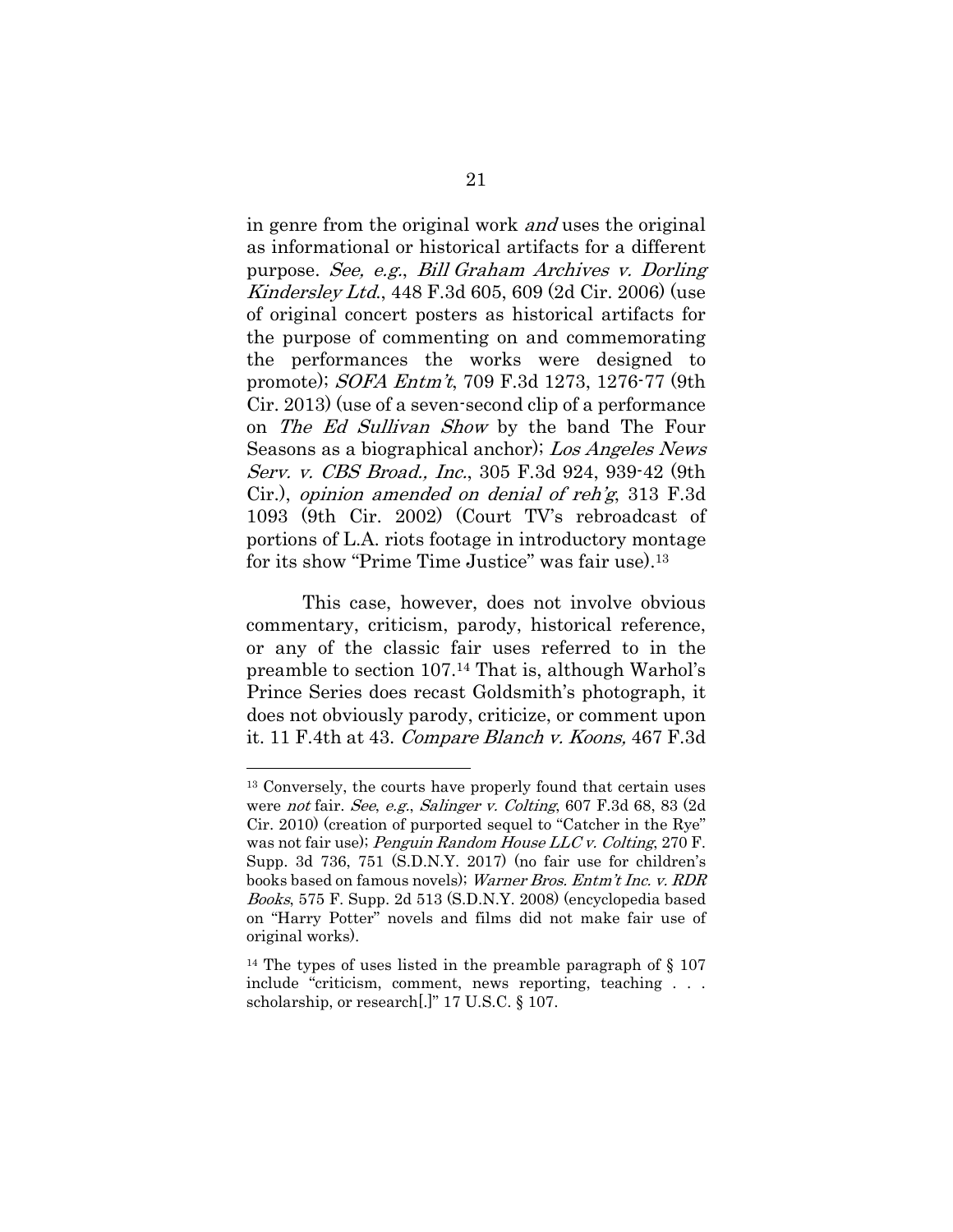244, 253 (2d Cir. 2006) (artist used photograph as part of a larger work in which he set it alongside several other similar photographs with changes in size, color, and other details). Rather, this case involves use of an entire expressive work in a second expressive work in the same medium and genre and the purpose of that use is not obvious commentary, criticism, or parody of the original. For this reason, the resolution of this case implicates the continued viability of the exclusive right to make derivative works.

> B. Although the Second Circuit's Analysis in General Correctly Applied the Law, in an Unusual Case Like This, a Court Should Appropriately Consider Whether the Value of the Secondary Work Derives, at Least in Part, from the Entertainment and Aesthetic Value of the Original Copyrighted Work.

The Second Circuit to a significant extent properly applied fair use law. The Court of Appeals first correctly began with *Campbell*'s three-pronged test of transformativeness. 11 F.4th at 37. The court also acknowledged the tension between the transformative-use inquiry and the copyright owner's exclusive right to make derivative works. *Id.* at 39. And the Second Circuit properly concluded that the district court erred in assuming that "any secondary work that adds new aesthetic or new expression to its source material is necessarily transformative." *Id.* at 38-39. The Second Circuit's last conclusion recognized that, as amici discuss above, many classic non-fair uses—for example movie versions of novels—add new aesthetics or expression to their source material. See discussion *supra*.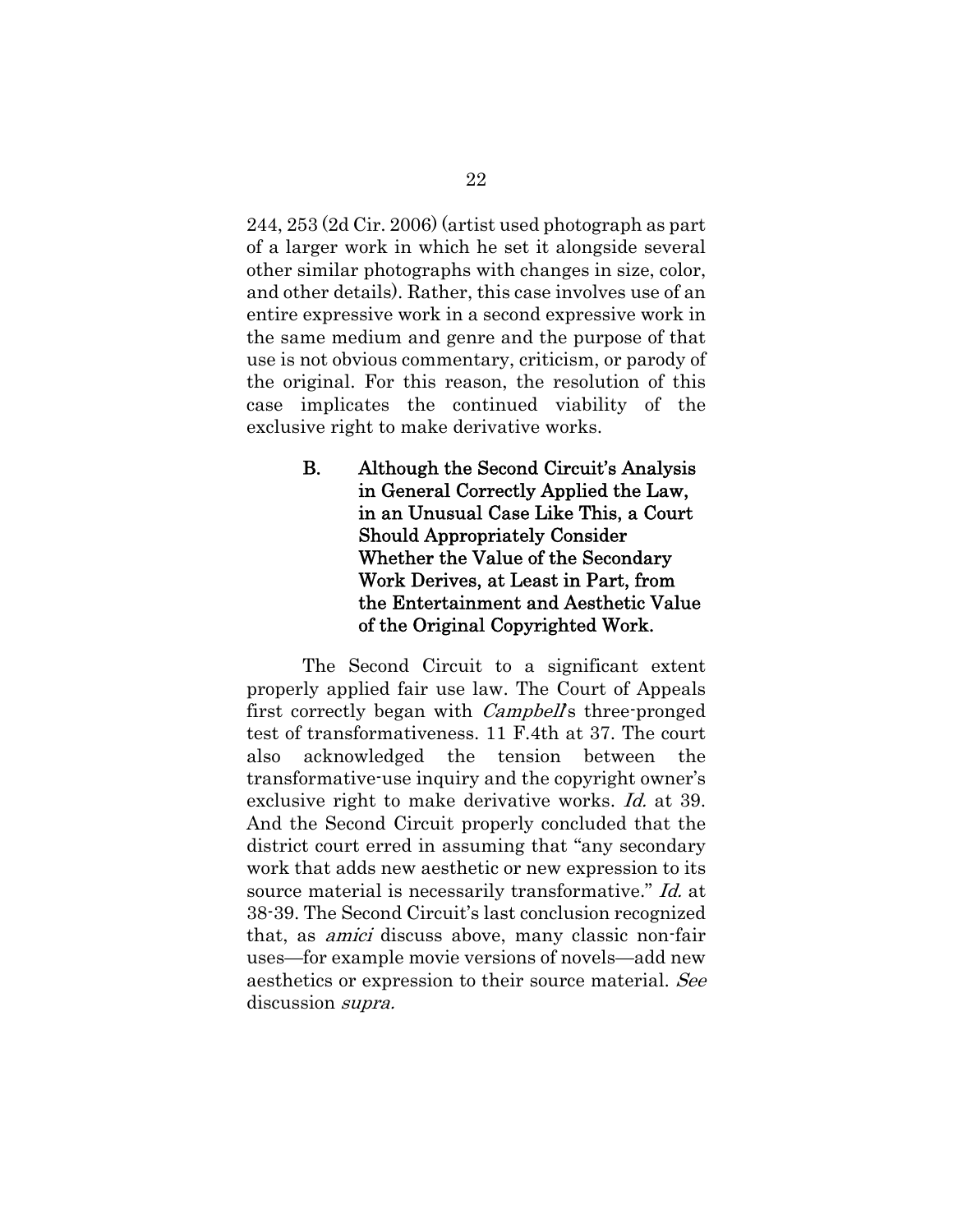The Second Circuit went on to state:

"Although we do not hold that the primary work must be 'barely recognizable' within the secondary work … the secondary work's transformative purpose and character must, at a bare minimum, comprise something more than the imposition of another artist's style on the primary work such that the secondary work remains both recognizably deriving from, and retaining the essential elements of, its source material."

Id. at 42 (citations omitted, emphasis added).<sup>15</sup>

It is true that transformative use must be something more than (1) the imposition of another artist's style, (2) where the secondary work remains recognizably derived from the prior work, and (3) where it retains the essential elements of the original.

<sup>&</sup>lt;sup>15</sup> The Question Presented on which *certiorari* was granted is incomplete and arguably misleading. The Question asks:

Whether a work of art is "transformative" when it conveys a different meaning or message from its source material…or whether a court is forbidden from considering the meaning of the accused work where it "recognizably *derivles* from" its source material (as the Second Circuit has held).

As the full quotation from the Second Circuit opinion makes clear, nowhere does the Court of Appeals say that a court is forbidden from considering the meaning of the accused work merely because it "recognizably *derives* from" its source material. Indeed, as noted above, fair uses almost always use source material to a recognizable extent, which forms the basis of the claim that the works are substantially similar, a prerequisite for the triggering of the fair use defense. Without substantial similarity, there is no need for the defense at all.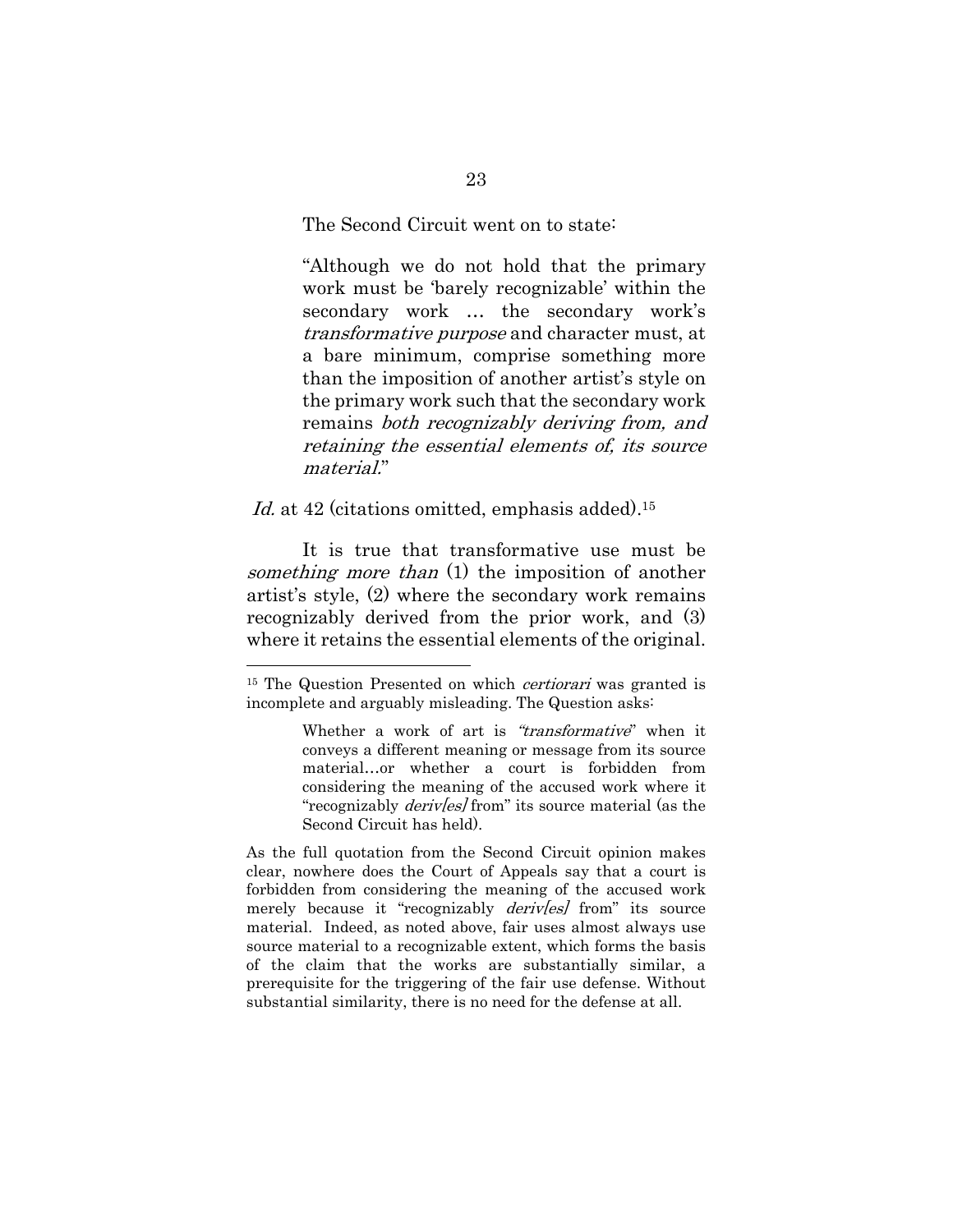However, amici do not agree that the recognizability of the prior work is a factor in determining whether a use is transformative. Rather, recognizability goes to whether the secondary work is substantially similar to (i.e., possibly infringing of) the original work.

In many classic fair use cases—including commentary, parody, critique, and use as artifacts for a larger work—recognizability is the *sine qua non* of the secondary use. Amici therefore suggest an additional inquiry where, as here, both the original work and the secondary work at issue are expressive works (for example, books, audiovisual works, musical works, works of visual art) and the secondary work retains the essential elements of the original without adding a significant amount of new creative material (such that the original work is just a minor part of the new work),16 and also does not comment upon or criticize the original. Specifically, amici suggest that, in such a case, a court should focus on whether the challenged work's value derives, at least in part, from the entertainment and aesthetic value of the original copyrighted work or whether the second work could serve as a substitute for the original.17

<sup>16</sup> Compare Warner Books, 953 F.2d at 740 (use of famous author's journal entries and letters in biography was fair use), with Random House, 811 F.2d at 100-01 (use of famous author's unpublished letters in biography was not fair use); see also Cariou, 714 F.3d at 707-08.

<sup>17</sup> Indeed, "[t]ransformative uses are those that add something new, with a further purpose or different character, and *do not* substitute for the original use of the work." U.S. Copyright Office, More Information on Fair Use, COPYRIGHT.GOV (last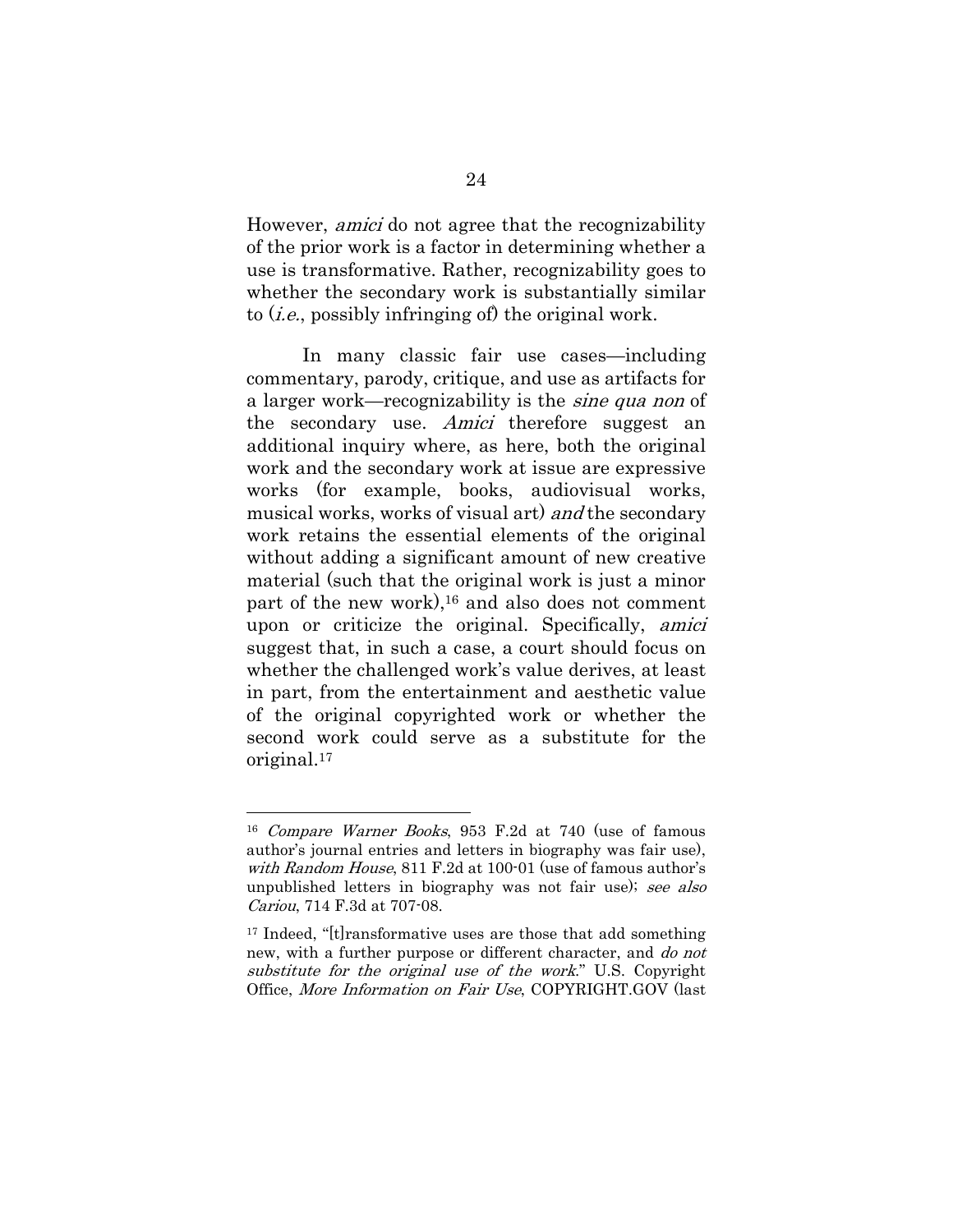Importantly, this inquiry does not turn judges into critics making aesthetic judgments. Cf. Bleistein v. Donaldson Lithographing Co., 188 U. S. 239, 251 (1903) (circus posters have copyright protection). Rather, analogous to other inquiries into the transformative nature of a use, the threshold question is how the entertainment or aesthetic value is "reasonably perceived." See Campbell, 510 U.S. at 582. Moreover, amici emphasize that, as the Second Circuit correctly noted, 11 F.4th at 43, in assessing value, the renown of the secondary work's creator should not factor into an analysis of the source of the secondary work's value. Otherwise, the law would improperly create a "celebrity-plagiarist" privilege.

A number of courts have made such an inquiry under the first fair use factor. See, e.g., RDR Books, 575 F. Supp. 2d at 545 (that a secondary user seeks to profit at least in part from the inherent entertainment value of the original work weighs against fair use because the transformative value of the secondary work is diminished). See also Bill Graham, 448 F. 3d at 612 (Inquiring into source of value and noting, "[s]ignificantly, [defendant] has not used any of [plaintiff's] images in its commercial advertising or in any other way to promote the sale of the book. Illustrated Trip merely uses pictures and

visited June 16, 2022), https://www.copyright.gov/fair-use/moreinfo.html. As the Court said in Campbell, "[i]f, on the contrary, the commentary has no critical bearing on the substance or style of the original composition, which the alleged infringer merely uses to get attention or to avoid the drudgery in working up something fresh, the claim to fairness in borrowing from another's work diminishes accordingly (if it does not vanish), and other factors, like the extent of its commerciality, loom larger." 510 U.S. at 580.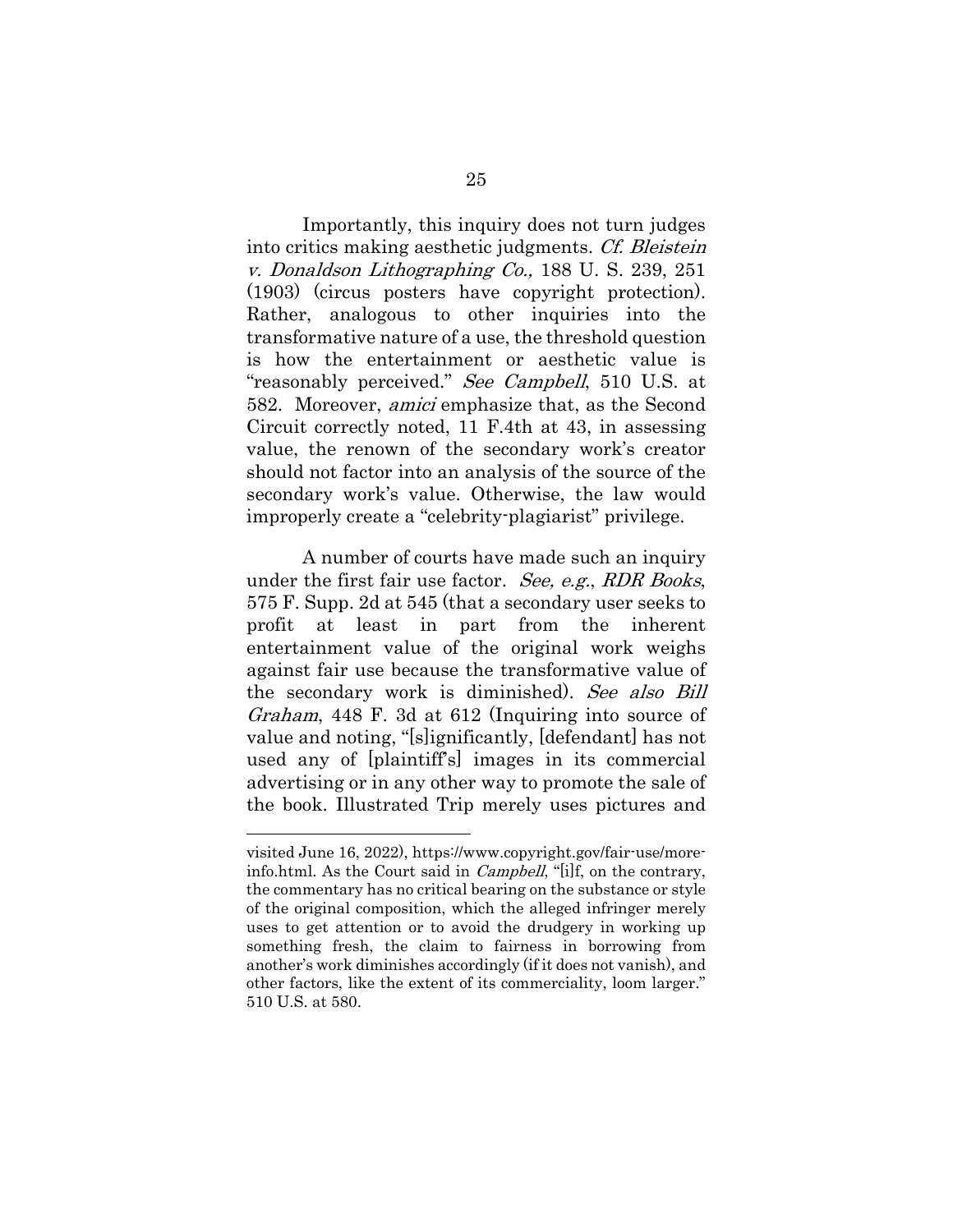text to describe the life of the Grateful Dead. By design, the use of [plaintiff's] images is incidental to the commercial biographical value of the book."); Elvis Presley Enters, Inc. v. Passport Video, 349 F.3d 622, 628 (2003), overruled on other grounds as stated in Flexible Lifeline Sys., Inc. v. Precision Lift, Inc., 654 F.3d 989, 995 (9th Cir. 2011) (per curiam) (assessing whether defendant's biography of Elvis Presley was fair use and stating that the first factor weighed against defendant in part because "[o]ne of the most salient selling points on the box of The Definitive Elvis is that 'Every Film and Television Appearance is represented.' Defendant is not advertising a scholarly critique or historical analysis, but instead seeks to profit at least in part from the inherent entertainment value of Elvis' appearances[.]"); Seltzer v. Green Day, Inc., 725 F.3d 1170, 1179 (9th Cir. 2013) (band's use of plaintiff's painting was only incidentally commercial under the first factor because the defendant band never used it to market the concert, CDs, or merchandise); Salinger, 641 F. Supp. 2d at 262 (where defendant's work uses the plaintiff's expression for its inherent entertainment and aesthetic value, the transformative character of the defendant's work is diminished); Meeropol v. Nizer, 560 F. 2d 1061, 1071 (2d Cir. 1977) (copyrighted letters featured prominently in promotion of defendant's book).18

<sup>&</sup>lt;sup>18</sup> As is evident from the case descriptions, some courts treat this inquiry as one into commerciality, while others seem to view the issue as bearing on the transformative-use question. Either way, the inquiry bears on the nature and character of the use under the first factor.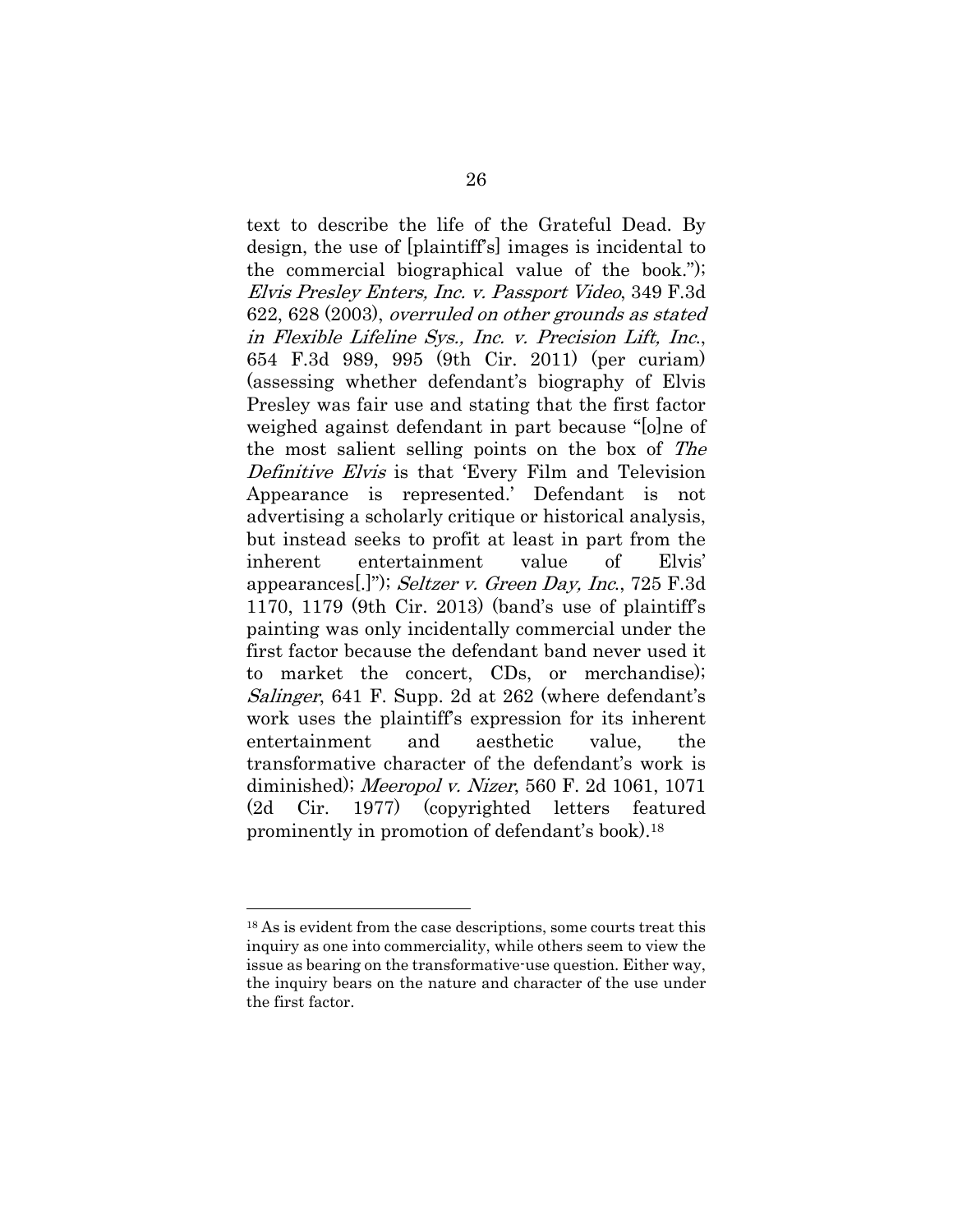Simple logic and numerous other cases support focusing on the source of value of the secondary use. An unauthorized movie version of a *Harry Potter* novel would undoubtedly derive its entertainment value from the original copyrighted work while necessarily recasting the original, and the purpose of the use would not be criticism or commentary. See Abend, 495 U.S. at 237-38 (movie version of short story was not fair use); Castle Rock, 150 F.3d at 142- 43 (book containing trivia questions about Seinfeld television show was non-transformative under the first factor because it contained original Seinfeld material repackaged to entertain *Seinfeld* viewers); Dr. Seuss Enters., L.P. v. ComicMix LLC, 983 F.3d 443, 454 (9th Cir. 2020) (secondary work using Dr. Seuss characters was non-transformative because the second work merely "paralleled" the original's purpose); Colting, 607 F.3d at 83 (the reader of the non-transformative derivative novel was undoubtedly attracted to a sequel by the original work, *Catcher in* the Rye); Penguin Random House, 270 F. Supp. 2d at 754 (a series of illustrated children's books based on adult novels were not transformative and did not qualify as fair use).

In contrast, in a truly transformative use, the secondary work's value derives primarily from its own expression. The entertainment and aesthetic value of the secondary work in *Campbell* clearly derived from 2 Live Crew's parody of the original—not from the original itself. A purchaser of the book about the Grateful Dead at issue in Bill Graham Archives is primarily attracted to the historical account and not the plaintiff's posters. Similarly, the reader of A Wind Done Gone, the secondary work in Sun Trust, will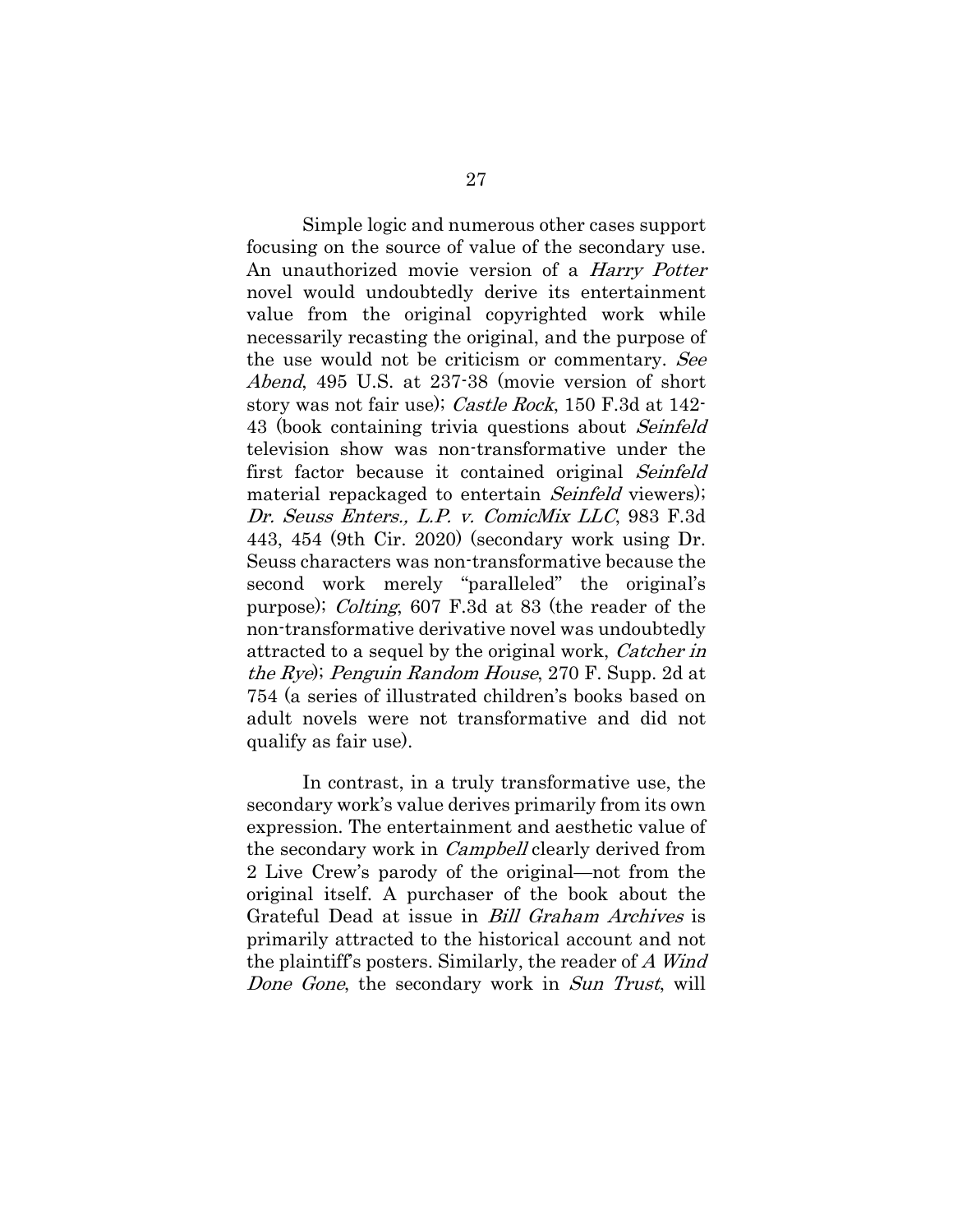primarily read the book to absorb commentary on a famous novel that glossed over slavery and racism.

To summarize: As discussed above in Section II.A., in the majority of cases involving traditional expressive works like those amici and their members create and distribute, the courts have generally reached proper conclusions on the issue of whether particular uses are transformative under the first fair use factor—but not because a legal standard that would apply across the board has been clearly articulated. This present case tests the limits of the transformative use doctrine and the evolving surrounding case law. A clear articulation of the standard that has been applied in these cases but not stated could be stated thusly: where a secondary work uses substantially all of the original and does not obviously comment upon or criticize the original work, an inquiry into whether the marketability and value of the challenged work derives, at least in part, from the entertainment and aesthetic value of the original copyrighted work would go far in ensuring that the transformative-use inquiry does not swallow up the essential exclusive right of a copyright owner to make derivative works.

### **III.** THE ULTIMATE RESOLUTION OF THIS CASE SHOULD DEPEND ON AN ANALYSIS OF ALL FAIR USE FACTORS.

By focusing on a narrow and misread notion regarding "transformative use," the Question Presented fails to take into account the importance of considering together all of the non-exclusive factors governing the inquiry into fair use. Given such a narrow focus—along with many courts' overreliance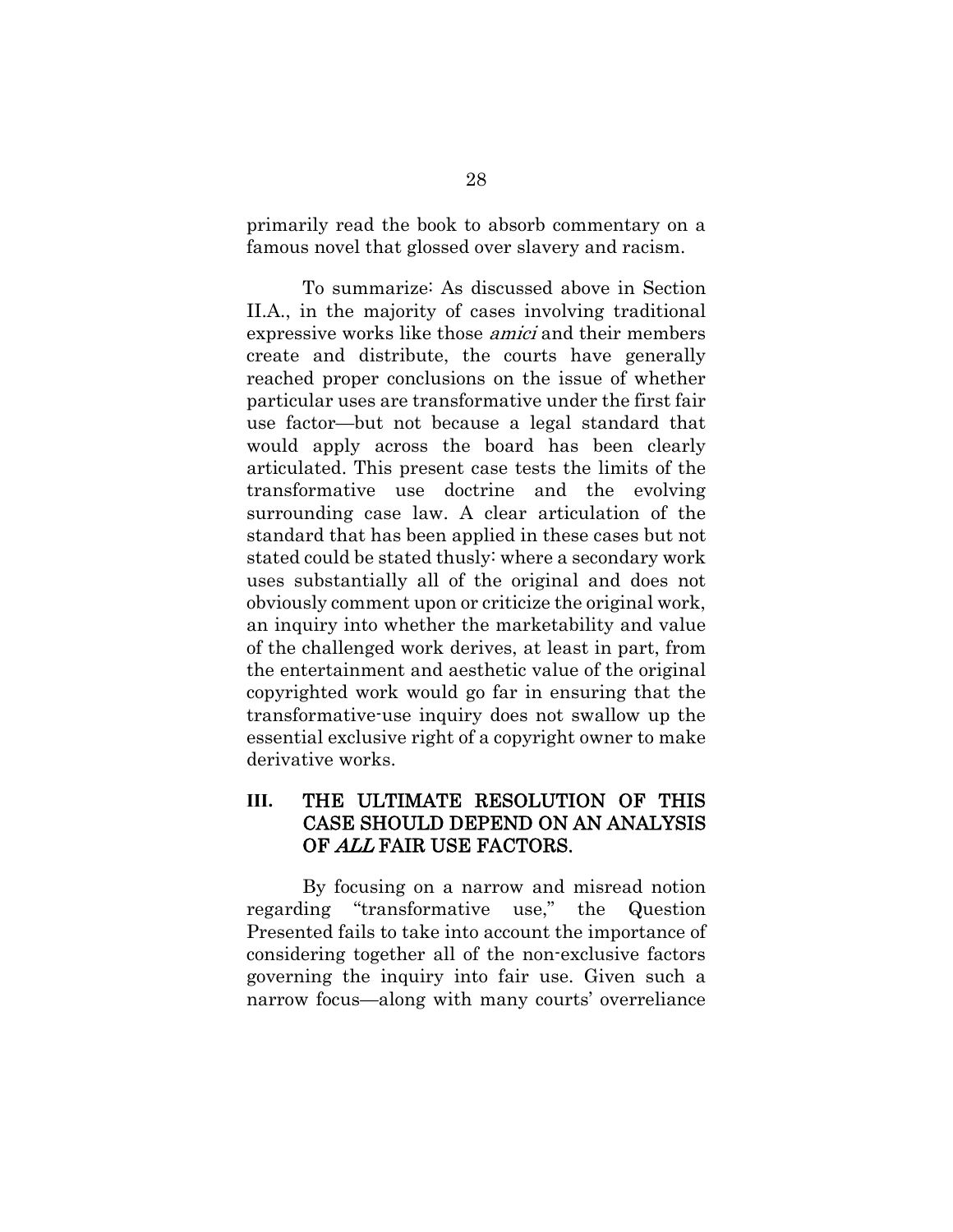on the transformative-use inquiry—*amici* underscore that this case should ultimately be decided only after a court weighs all four fair use factors, including a broader inquiry under the first factor than merely whether a use is "transformative." This is particularly important because, for many courts, resolution of the transformative use issue within the first factor alone has become outcome-determinative.

This Court has cautioned against undue reliance on a single fair use factor. See Campbell, 510 U.S. at 578 ("Nor may the four statutory factors be treated in isolation, one from another. All are to be explored, and the results weighed together, in light of the purposes of copyright."). In Campbell itself, after finding that 2 Live Crew's parody was a transformative use, the Court remanded for further consideration of the fourth factor. Id. at 594. And just last year, in Google LLC v. Oracle America, Inc., 141 S. Ct. 1183 (2021), the Court evaluated all factors, starting with the *second* fair use factor.

Yet, much like some courts gave undue weight to the question of commerciality before *Campbell* (see 510 U.S. at 583-84), many courts after Campbell have given too much weight to the issue of transformation. Some years ago, Professor Neil Netanel provided empirical data about fair use decisions to show that the "fair use doctrine today is overwhelmingly dominated by the Leval-Campbell transformative use doctrine."<sup>19</sup> Neil Weinstock Netanel, Making Sense of Fair Use, 15 Lewis & Clark L. Rev. 715, 736 (2011).

<sup>19</sup> Referring to Judge Leval's watershed law review article. Pierre Leval, Toward a Fair Use Standard, 103 HARV. L. REV. 1105 (1990).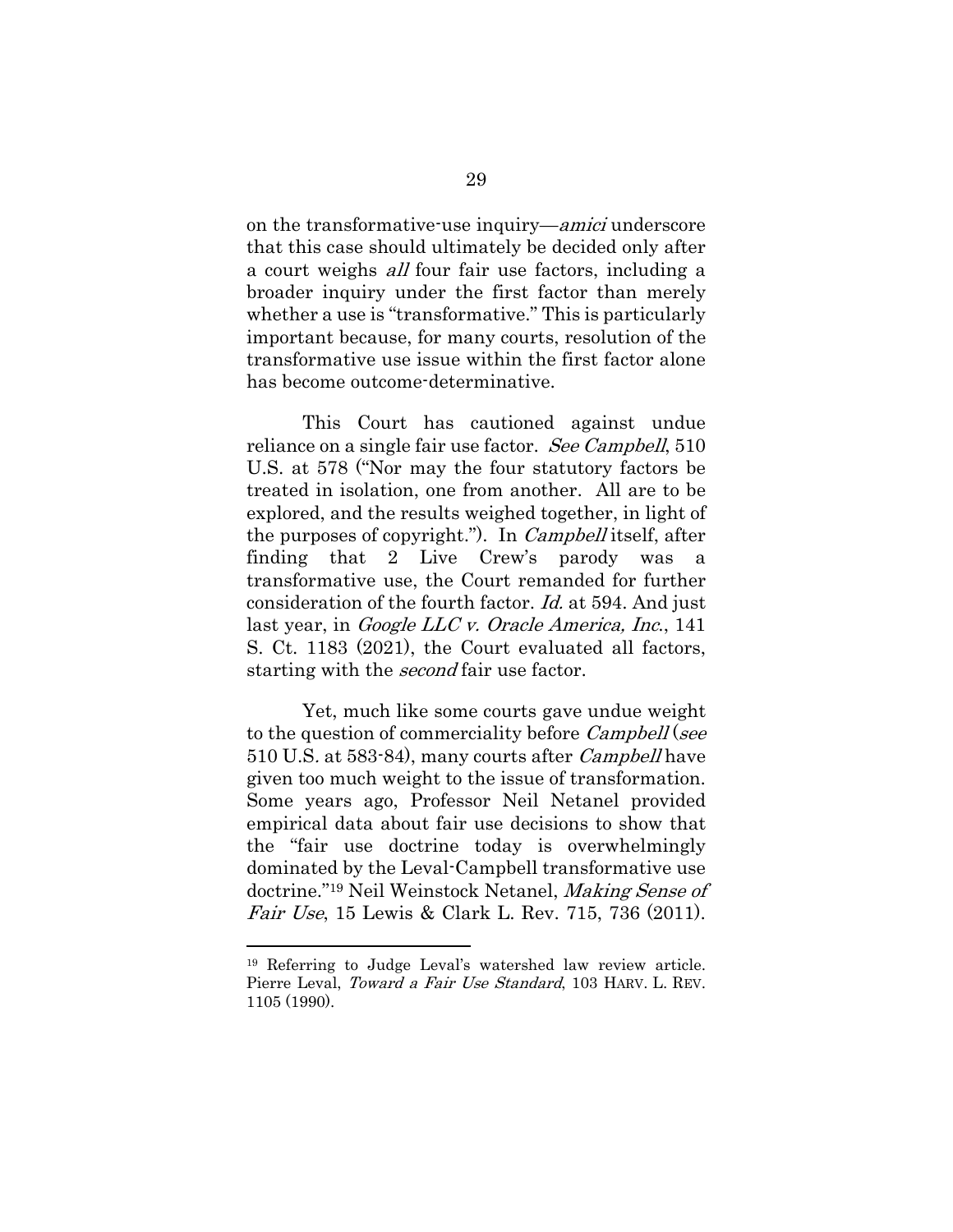Netanel, in turn, cited Barton Beebe's An Empirical Study of U.S. Copyright Fair Use Opinions, 1978– 2005, 156 U. Pennsylvania L. Rev. 549 (2008), which concluded that a finding of transformative use tended to "stampede" all the other factors. According to Netanel, "[w]ith regard to the first factor, the purpose and character of the use, Beebe's study reveals that 95% of the opinions that found that factor one disfavored fair use, found no fair use, while 90% of opinions that found that factor one favored fair use, found fair use." Netanel, at 723-24.

A more recent law review article reached the same conclusion, finding that as of 2019:

> Of all the dispositive decisions that upheld transformative use, 94% eventually led to a finding of fair use. The controlling effect is nowhere more evident than in the context of the four-factor test: A finding of transformative use overrides findings of commercial purpose and bad faith under factor one, renders irrelevant the issue of whether the original work is unpublished or creative under factor two, stretches the extent of copying permitted under factor three towards 100% verbatim reproduction, and precludes the evidence on damage to the primary or derivative market under factor four even though there exists a well-functioning market for the use.

 Jiarui Liu, An Empirical Study of Transformative Use in Copyright Law, 22 STAN. TECH. L. REV. 163,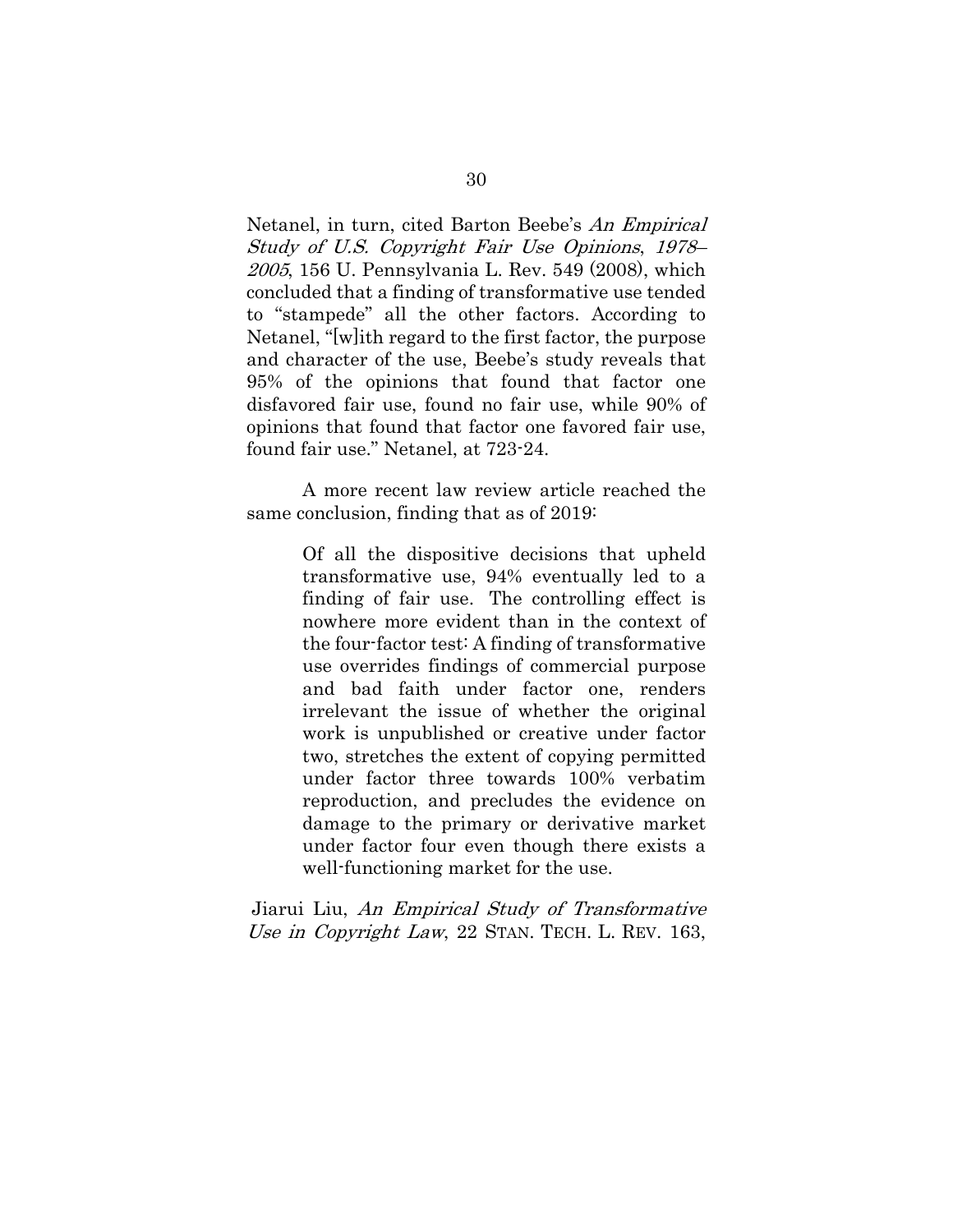240 (2019).20 As the Court mandated in Campbell, the inquiry into whether a use is transformative is only the beginning of the analysis of whether a particular use is a fair use.

#### **CONCLUSION**

The exclusive right to make derivative works set forth in section 106(2) of the Copyright Act drives the ability of some of the most important creators and distributors of expressive works to survive financially. At the same time, these creators and distributors often rely on fair use to create expressive works, all to the benefit of the consuming public. While the derivative-work right and the inquiry into whether a secondary use is transformative can come into conflict, in most cases—e.g., parody, criticism, commentary—the proper resolution is ordinarily fairly clear. Where, as here, a second work uses the entire original work without obvious criticism, commentary, etc., an appropriate focus is on whether the secondary work uses the original for its inherent entertainment and aesthetic value. Moreover, that

<sup>20</sup> The implications of this unbalanced approach can be seen in the context of how online platforms and technology companies reuse content. Such use, if held to be "transformative" (which amici would dispute), would weigh heavily against fair use under the fourth factor, "the extent of market harm caused by the particular actions of the alleged infringer, [and] also 'whether unrestricted and widespread conduct of the sort engaged in by the defendant . . . would result in a substantially adverse impact on the potential market' for the original." Campbell, 510 U.S. at 590 (quoting Nimmer, § 13.05[A][4] (1984)). Allowing a finding of transformative use to "stampede" every other factor would do great harm to *amici* in this context and is not in accordance with applicable law.